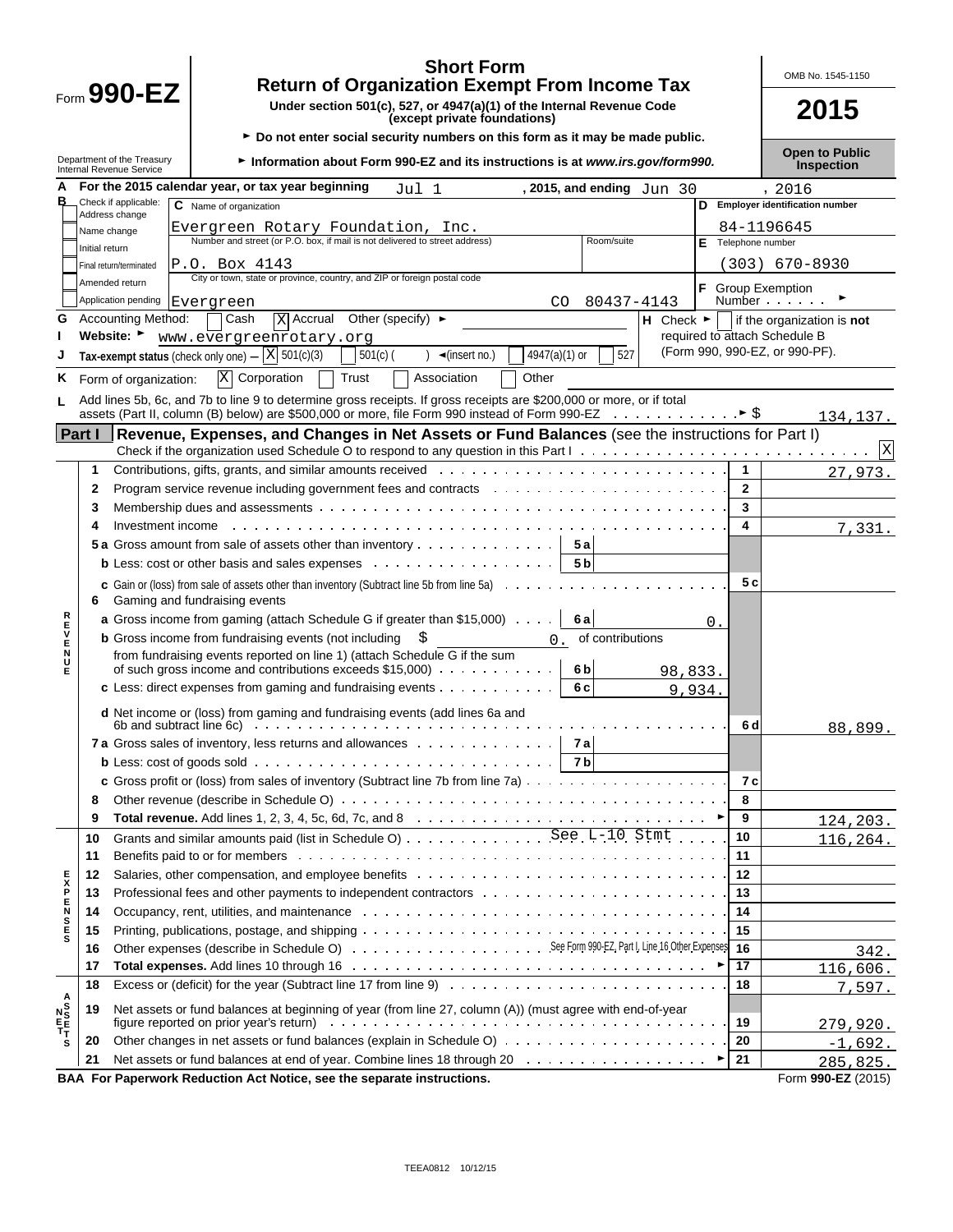|                 | Form 990-EZ (2015) Evergreen Rotary Foundation, Inc.                                                                                                                                                                                 |                                                                                         |                                                                                  |                                                                                                  |            | Page 2<br>84-1196645                          |
|-----------------|--------------------------------------------------------------------------------------------------------------------------------------------------------------------------------------------------------------------------------------|-----------------------------------------------------------------------------------------|----------------------------------------------------------------------------------|--------------------------------------------------------------------------------------------------|------------|-----------------------------------------------|
|                 | <b>Part II Balance Sheets</b> (see the instructions for Part II)                                                                                                                                                                     |                                                                                         |                                                                                  |                                                                                                  |            |                                               |
|                 |                                                                                                                                                                                                                                      |                                                                                         |                                                                                  |                                                                                                  |            |                                               |
|                 |                                                                                                                                                                                                                                      |                                                                                         |                                                                                  | (A) Beginning of year                                                                            |            | (B) End of year                               |
| 22              |                                                                                                                                                                                                                                      |                                                                                         |                                                                                  | 409,953.                                                                                         | 22         | 433,614.                                      |
| 23              |                                                                                                                                                                                                                                      |                                                                                         |                                                                                  | $\Omega$                                                                                         | 23         | 0.                                            |
| 24              |                                                                                                                                                                                                                                      |                                                                                         |                                                                                  | $\Omega$                                                                                         | 24         | 0.                                            |
| 25              |                                                                                                                                                                                                                                      |                                                                                         |                                                                                  | 409,953                                                                                          | 25         | 433,614.                                      |
| 26              | Total liabilities (describe in Schedule O) See L-26 Stmt.                                                                                                                                                                            |                                                                                         |                                                                                  | 130,033                                                                                          | 26         | 147,789.                                      |
| 27              | Net assets or fund balances (line 27 of column (B) must agree with line 21)                                                                                                                                                          |                                                                                         |                                                                                  | 279,920                                                                                          | 27         | 285,825                                       |
| <b>Part III</b> | Statement of Program Service Accomplishments (see the instructions for Part III)                                                                                                                                                     |                                                                                         |                                                                                  |                                                                                                  |            | <b>Expenses</b>                               |
|                 | Check if the organization used Schedule O to respond to any question in this Part III                                                                                                                                                |                                                                                         |                                                                                  |                                                                                                  |            | (Required for section 501                     |
|                 | What is the organization's primary exempt purpose? See Organization's Primary Exempt Purpose                                                                                                                                         |                                                                                         |                                                                                  |                                                                                                  |            | $(c)(3)$ and 501 $(c)(4)$                     |
|                 | Describe the organization's program service accomplishments for each of its three largest program services, as<br>measured by expenses. In a clear and concise manner, describe the services provided, the number of persons<br>bene |                                                                                         |                                                                                  |                                                                                                  |            | organizations; optional<br>for others.)       |
| 28              | Funds from contributions and fundraising events are distributed to                                                                                                                                                                   |                                                                                         |                                                                                  |                                                                                                  |            |                                               |
|                 | charitable and educational organizations supporting local and international efforts.                                                                                                                                                 |                                                                                         |                                                                                  |                                                                                                  |            |                                               |
|                 | Also includes the costs of charitable projects of Evergreen Rotary Club                                                                                                                                                              |                                                                                         |                                                                                  |                                                                                                  |            |                                               |
|                 | $G$ rants $\zeta$                                                                                                                                                                                                                    | $(30, 902)$ If this amount includes foreign grants, check here $(7, 7, 7, 7, 7, 7)$     |                                                                                  |                                                                                                  | 28 a       | 111,264.                                      |
| 29              | Income from endowment fund assets are contributed to the charity                                                                                                                                                                     |                                                                                         |                                                                                  |                                                                                                  |            |                                               |
|                 | designated by the club president in honor of their service.                                                                                                                                                                          |                                                                                         |                                                                                  |                                                                                                  |            |                                               |
|                 | Also includes so allocated for projects of the Evergreen Rotary Club                                                                                                                                                                 |                                                                                         |                                                                                  |                                                                                                  |            |                                               |
|                 | (Grants \$                                                                                                                                                                                                                           | 2.500 Fig. 3. If this amount includes foreign grants, check here $\cdots \cdots \cdots$ |                                                                                  |                                                                                                  | 29 a       |                                               |
| 30              |                                                                                                                                                                                                                                      |                                                                                         |                                                                                  |                                                                                                  |            | 5,000.                                        |
|                 |                                                                                                                                                                                                                                      |                                                                                         |                                                                                  |                                                                                                  |            |                                               |
|                 |                                                                                                                                                                                                                                      |                                                                                         |                                                                                  |                                                                                                  |            |                                               |
|                 |                                                                                                                                                                                                                                      |                                                                                         |                                                                                  |                                                                                                  |            |                                               |
|                 | (Grants ☆                                                                                                                                                                                                                            | If this amount includes foreign grants, check here $\ldots$                             |                                                                                  |                                                                                                  | 30a        |                                               |
| 31              |                                                                                                                                                                                                                                      |                                                                                         |                                                                                  |                                                                                                  |            |                                               |
|                 | (Grants \$                                                                                                                                                                                                                           | ) If this amount includes foreign grants, check here $\dots \dots \dots$                |                                                                                  |                                                                                                  | 31a        |                                               |
|                 |                                                                                                                                                                                                                                      |                                                                                         |                                                                                  |                                                                                                  | 32         | 116,264.                                      |
|                 | I List of Officers, Directors, Trustees, and Key Employees (list each one even if not compensated – see the instructions for Part IV)<br>Part IV                                                                                     |                                                                                         |                                                                                  |                                                                                                  |            |                                               |
|                 |                                                                                                                                                                                                                                      |                                                                                         |                                                                                  |                                                                                                  |            |                                               |
|                 | (a) Name and title                                                                                                                                                                                                                   | (b) Average hours per<br>week devoted to<br>position                                    | (c) Reportable compensation<br>(Forms W-2/1099-MISC)<br>(if not paid, enter -0-) | (d) Health benefits,<br>contributions to employee<br>benefit plans, and deferred<br>compensation |            | (e) Estimated amount of<br>other compensation |
|                 | $Robert_Fadley$ _______                                                                                                                                                                                                              |                                                                                         |                                                                                  |                                                                                                  |            |                                               |
|                 | Director                                                                                                                                                                                                                             | 0.50                                                                                    |                                                                                  | $\Omega$                                                                                         | 0          | 0.                                            |
|                 | Chris Molter                                                                                                                                                                                                                         |                                                                                         |                                                                                  |                                                                                                  |            |                                               |
|                 | President                                                                                                                                                                                                                            | 1.00                                                                                    |                                                                                  | 0                                                                                                | 0.         | 0.                                            |
|                 | Barb Scripps                                                                                                                                                                                                                         |                                                                                         |                                                                                  |                                                                                                  |            |                                               |
|                 |                                                                                                                                                                                                                                      | 3.00                                                                                    |                                                                                  | 0                                                                                                | $\Omega$ . |                                               |
|                 | Treasurer                                                                                                                                                                                                                            |                                                                                         |                                                                                  |                                                                                                  |            | 0.                                            |
|                 | <u>Kay LaMontagne –</u>                                                                                                                                                                                                              |                                                                                         |                                                                                  |                                                                                                  |            |                                               |
|                 | Director                                                                                                                                                                                                                             | 0.50                                                                                    |                                                                                  | $\Omega$                                                                                         | 0          | 0.                                            |
|                 | Sam Smith<br>کا کا کا کا کا ک                                                                                                                                                                                                        |                                                                                         |                                                                                  |                                                                                                  |            |                                               |
|                 | Director                                                                                                                                                                                                                             | 0.50                                                                                    |                                                                                  | 0.                                                                                               | 0.         | 0.                                            |
|                 | Linda Lovin                                                                                                                                                                                                                          |                                                                                         |                                                                                  |                                                                                                  |            |                                               |
|                 | Director                                                                                                                                                                                                                             | 0.50                                                                                    |                                                                                  | 0.                                                                                               | 0.         | 0.                                            |
|                 |                                                                                                                                                                                                                                      |                                                                                         |                                                                                  |                                                                                                  |            |                                               |
|                 |                                                                                                                                                                                                                                      |                                                                                         |                                                                                  |                                                                                                  |            |                                               |
|                 |                                                                                                                                                                                                                                      |                                                                                         |                                                                                  |                                                                                                  |            |                                               |
|                 |                                                                                                                                                                                                                                      |                                                                                         |                                                                                  |                                                                                                  |            |                                               |
|                 |                                                                                                                                                                                                                                      |                                                                                         |                                                                                  |                                                                                                  |            |                                               |
|                 |                                                                                                                                                                                                                                      |                                                                                         |                                                                                  |                                                                                                  |            |                                               |
|                 |                                                                                                                                                                                                                                      |                                                                                         |                                                                                  |                                                                                                  |            |                                               |
|                 |                                                                                                                                                                                                                                      |                                                                                         |                                                                                  |                                                                                                  |            |                                               |
|                 |                                                                                                                                                                                                                                      |                                                                                         |                                                                                  |                                                                                                  |            |                                               |
|                 |                                                                                                                                                                                                                                      |                                                                                         |                                                                                  |                                                                                                  |            |                                               |
|                 |                                                                                                                                                                                                                                      |                                                                                         |                                                                                  |                                                                                                  |            |                                               |
|                 |                                                                                                                                                                                                                                      |                                                                                         |                                                                                  |                                                                                                  |            |                                               |
|                 |                                                                                                                                                                                                                                      |                                                                                         |                                                                                  |                                                                                                  |            |                                               |
|                 |                                                                                                                                                                                                                                      |                                                                                         |                                                                                  |                                                                                                  |            |                                               |
|                 |                                                                                                                                                                                                                                      |                                                                                         |                                                                                  |                                                                                                  |            |                                               |
|                 |                                                                                                                                                                                                                                      |                                                                                         |                                                                                  |                                                                                                  |            |                                               |
|                 |                                                                                                                                                                                                                                      |                                                                                         |                                                                                  |                                                                                                  |            |                                               |
| <b>BAA</b>      |                                                                                                                                                                                                                                      | TEEA0812 10/12/15                                                                       |                                                                                  |                                                                                                  |            | Form 990-EZ (2015)                            |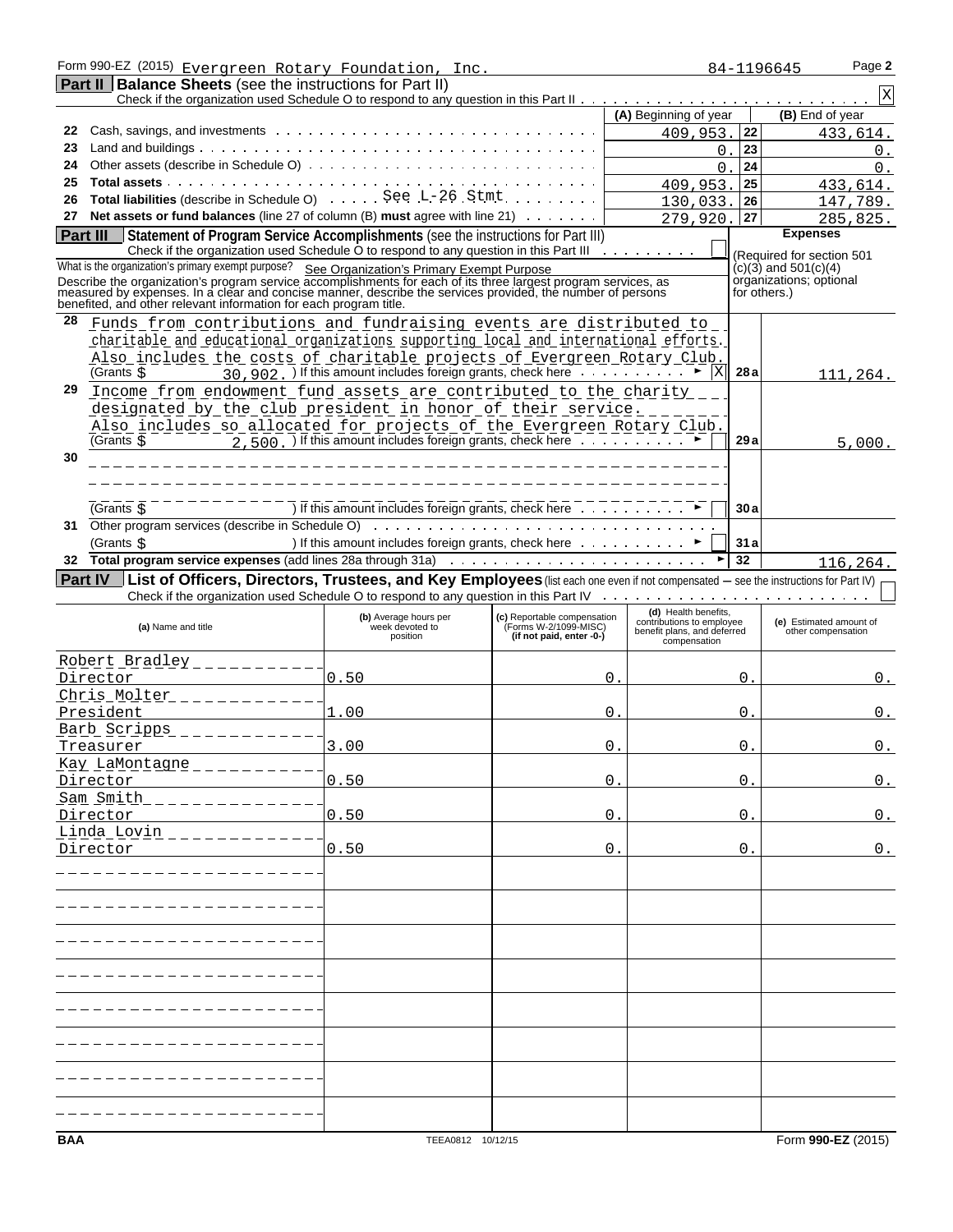|     | Form 990-EZ (2015) Evergreen Rotary Foundation, Inc.<br>84-1196645                                                                                                                                                                       |                 |            | Page 3    |
|-----|------------------------------------------------------------------------------------------------------------------------------------------------------------------------------------------------------------------------------------------|-----------------|------------|-----------|
|     | <b>Part V Other Information</b> (Note the Schedule A and personal benefit contract statement requirements in<br>the instructions for Part V) Check if the organization used Schedule O to respond to any question in this Part V $\dots$ |                 |            | $\rm X$   |
| 33. | Did the organization engage in any significant activity not previously reported to the IRS?                                                                                                                                              |                 | <b>Yes</b> | <b>No</b> |
|     | If 'Yes,' provide a detailed description of each activity in Schedule $\acute{O}$                                                                                                                                                        | 33              |            | X         |
| 34. | Were any significant changes made to the organizing or governing documents? If 'Yes,' attach a conformed copy of the amended documents if they reflect                                                                                   |                 |            |           |
|     |                                                                                                                                                                                                                                          | 34              |            | X         |
|     | 35 a Did the organization have unrelated business gross income of \$1,000 or more during the year from business activities                                                                                                               |                 |            |           |
|     |                                                                                                                                                                                                                                          | 35a             |            | Χ         |
|     | <b>b</b> If 'Yes,' to line 35a, has the organization filed a Form 990-T for the year? If 'No,' provide an explanation in Schedule O $\ldots$ .                                                                                           | 35 <sub>b</sub> |            |           |
|     | c Was the organization a section 501(c)(4), 501(c)(5), or 501(c)(6) organization subject to section 6033(e) notice,<br>reporting, and proxy tax requirements during the year? If 'Yes,' complete Schedule C, Part III                    | 35c             |            | X         |
| 36  | Did the organization undergo a liquidation, dissolution, termination, or significant                                                                                                                                                     |                 |            |           |
|     |                                                                                                                                                                                                                                          | 36              |            | Χ         |
|     | 37 a Enter amount of political expenditures, direct or indirect, as described in the instructions $\cdots$ >   37 a<br>$0$ .                                                                                                             |                 |            |           |
|     |                                                                                                                                                                                                                                          | 37b             |            | Χ         |
|     | 38 a Did the organization borrow from, or make any loans to, any officer, director, trustee, or key employee or were                                                                                                                     |                 |            |           |
|     | any such loans made in a prior year and still outstanding at the end of the tax year covered by this return?                                                                                                                             | 38a             |            | X         |
|     | <b>b</b> If 'Yes,' complete Schedule L, Part II and enter the total<br>38 <sub>b</sub>                                                                                                                                                   |                 |            |           |
|     | 39 Section 501(c)(7) organizations. Enter:                                                                                                                                                                                               |                 |            |           |
|     | 39a                                                                                                                                                                                                                                      |                 |            |           |
|     | <b>b</b> Gross receipts, included on line 9, for public use of club facilities<br>39 <sub>b</sub>                                                                                                                                        |                 |            |           |
|     | <b>40 a</b> Section $501(c)(3)$ organizations. Enter amount of tax imposed on the organization during the year under:                                                                                                                    |                 |            |           |
|     | section 4911 ▶<br>; section 4912<br>: section 4955 $\blacktriangleright$                                                                                                                                                                 |                 |            |           |
|     | <b>b</b> Section 501(c)(3), $\overline{501}$ (c)(4), and $\overline{501}$ (c)(29) organizations. Did the organization engage in any section 4958 excess                                                                                  |                 |            |           |
|     | benefit transaction during the year, or did it engage in an excess benefit transaction in a prior year that has not been                                                                                                                 |                 |            |           |
|     |                                                                                                                                                                                                                                          | 40 b            |            | Х         |
|     | c Section 501(c)(3), 501(c)(4), and 501(c)(29) organizations. Enter amount of tax imposed on organization<br>managers or disqualified persons during the year under sections 4912, 4955, and 4958                                        |                 |            |           |
|     | d Section 501(c)(3), 501(c)(4), and 501(c)(29) organizations. Enter amount of tax on line 40c reimbursed                                                                                                                                 |                 |            |           |
|     | e All organizations. At any time during the tax year, was the organization a party to a prohibited tax                                                                                                                                   | 40 e            |            | Χ         |
| 41. | List the states with which a copy of this return is filed                                                                                                                                                                                |                 |            |           |
|     | 42 a The organization's                                                                                                                                                                                                                  |                 |            |           |

| i≞ a moorganization ∍<br>books are in care of $\blacktriangleright$                                                              |                                                                                                                                  |  | Barbara Scripps                       |  |                                                                                                                                        |           |  |    | Telephone no. ► | 303) 670-8930 |  |  |  |
|----------------------------------------------------------------------------------------------------------------------------------|----------------------------------------------------------------------------------------------------------------------------------|--|---------------------------------------|--|----------------------------------------------------------------------------------------------------------------------------------------|-----------|--|----|-----------------|---------------|--|--|--|
|                                                                                                                                  |                                                                                                                                  |  | Located at ► 1202 Bergen Parkway #208 |  |                                                                                                                                        | Evergreen |  | CO | $ZIP + 4$       | 80439         |  |  |  |
|                                                                                                                                  | <b>b</b> At any time during the calendar year, did the organization have an interest in or a signature or other authority over a |  |                                       |  |                                                                                                                                        |           |  |    | Yes             | No            |  |  |  |
| financial account in a foreign country (such as a bank account, securities account, or other financial account)? $\ldots \ldots$ |                                                                                                                                  |  |                                       |  |                                                                                                                                        |           |  |    | 42 bl           |               |  |  |  |
| If 'Yes,' enter the name of the foreign country:                                                                                 |                                                                                                                                  |  |                                       |  |                                                                                                                                        |           |  |    |                 |               |  |  |  |
|                                                                                                                                  |                                                                                                                                  |  |                                       |  |                                                                                                                                        |           |  |    |                 |               |  |  |  |
|                                                                                                                                  |                                                                                                                                  |  |                                       |  |                                                                                                                                        |           |  |    |                 |               |  |  |  |
|                                                                                                                                  |                                                                                                                                  |  |                                       |  |                                                                                                                                        |           |  |    |                 |               |  |  |  |
|                                                                                                                                  |                                                                                                                                  |  |                                       |  | See the instructions for exceptions and filing requirements for FinCEN Form 114, Report of Foreign Bank and Financial Accounts (FBAR). |           |  |    |                 |               |  |  |  |
|                                                                                                                                  |                                                                                                                                  |  |                                       |  |                                                                                                                                        |           |  |    |                 | 42 c          |  |  |  |

|  |  |  | If 'Yes,' enter the name of the foreign country: |  |
|--|--|--|--------------------------------------------------|--|
|  |  |  |                                                  |  |

| 43                 | Section 4947(a)(1) nonexempt charitable trusts filing Form 990-EZ in lieu of Form 1041 – Check here $\dots \dots \dots \dots \dots$                                                                                                    |      |     |    |  |  |  |
|--------------------|----------------------------------------------------------------------------------------------------------------------------------------------------------------------------------------------------------------------------------------|------|-----|----|--|--|--|
|                    | and enter the amount of tax-exempt interest received or accrued during the tax year $\dots \dots \dots \dots$                                                                                                                          |      |     |    |  |  |  |
|                    |                                                                                                                                                                                                                                        |      | Yes | No |  |  |  |
|                    | 44 a Did the organization maintain any donor advised funds during the year? If 'Yes,' Form 990 must be completed instead                                                                                                               |      |     |    |  |  |  |
|                    |                                                                                                                                                                                                                                        | 44 a |     | A  |  |  |  |
|                    | <b>b</b> Did the organization operate one or more hospital facilities during the year? If 'Yes,' Form 990 must be completed                                                                                                            |      |     |    |  |  |  |
|                    |                                                                                                                                                                                                                                        | 44 b |     | X  |  |  |  |
|                    |                                                                                                                                                                                                                                        | 44 c |     |    |  |  |  |
|                    | d If 'Yes' to line 44c, has the organization filed a Form 720 to report these payments?                                                                                                                                                |      |     |    |  |  |  |
|                    |                                                                                                                                                                                                                                        | 44 d |     |    |  |  |  |
|                    |                                                                                                                                                                                                                                        | 45 a |     |    |  |  |  |
|                    |                                                                                                                                                                                                                                        |      |     |    |  |  |  |
|                    | <b>b</b> Did the organization receive any payment from or engage in any transaction with a controlled entity within the meaning of section 512(b)(13)? If 'Yes,'<br>Form 990 and Schedule R may need to be completed instead of Form 9 | 45 b |     | Χ  |  |  |  |
| Form 990-EZ (2015) |                                                                                                                                                                                                                                        |      |     |    |  |  |  |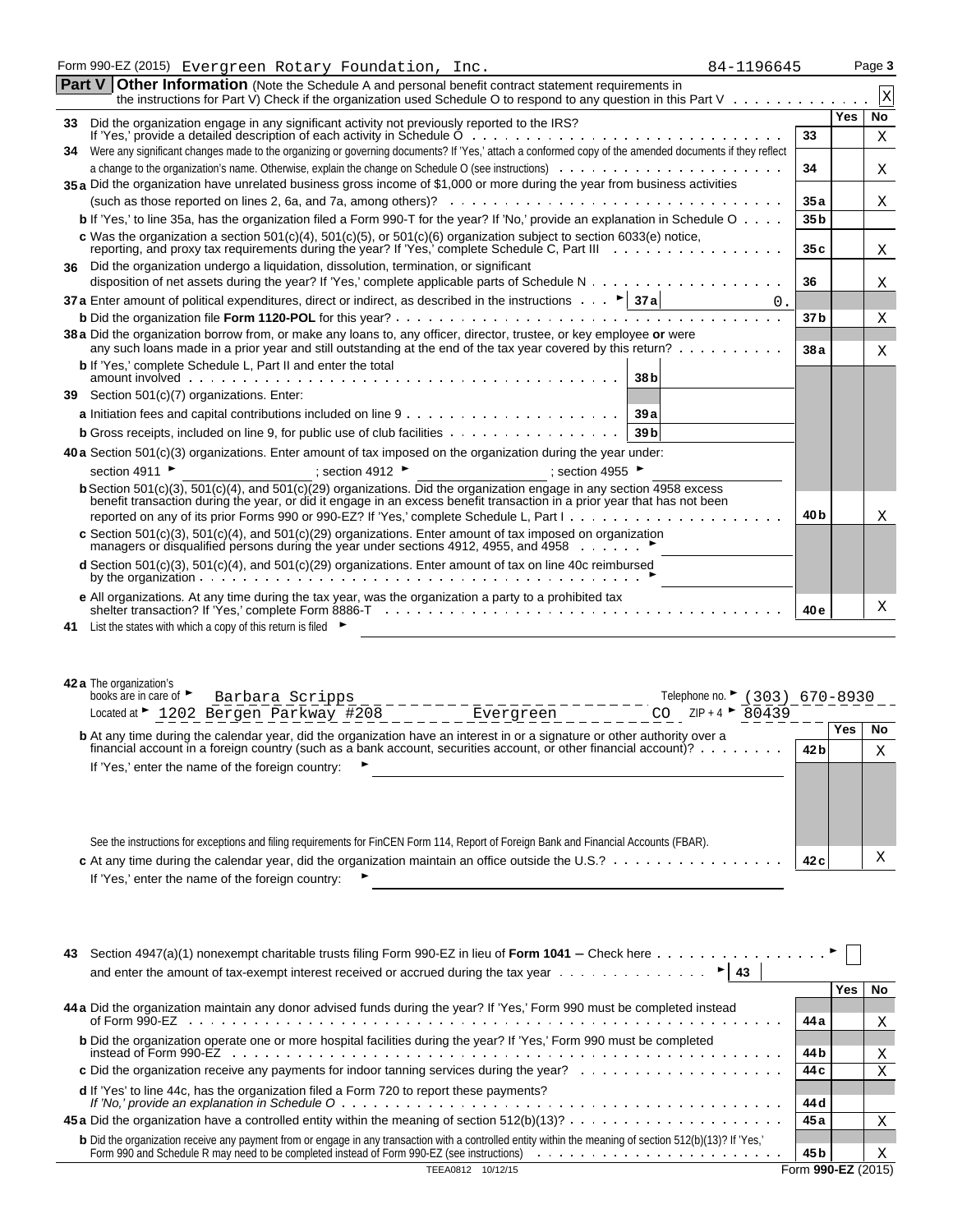|                                                                                                                                                                                         | Form 990-EZ (2015) Evergreen Rotary Foundation, Inc.<br>84-1196645                                                                                                                                                                                         |                                                       |                      |                         |            |     |  |  |  |
|-----------------------------------------------------------------------------------------------------------------------------------------------------------------------------------------|------------------------------------------------------------------------------------------------------------------------------------------------------------------------------------------------------------------------------------------------------------|-------------------------------------------------------|----------------------|-------------------------|------------|-----|--|--|--|
|                                                                                                                                                                                         |                                                                                                                                                                                                                                                            |                                                       |                      |                         | Yes        | No. |  |  |  |
| Did the organization engage, directly or indirectly, in political campaign activities on behalf of or in opposition to<br>46                                                            |                                                                                                                                                                                                                                                            |                                                       |                      |                         |            |     |  |  |  |
|                                                                                                                                                                                         |                                                                                                                                                                                                                                                            |                                                       |                      | 46                      |            | Χ   |  |  |  |
| <b>Part VI</b><br>Section 501(c)(3) organizations only<br>All section 501(c)(3) organizations must answer questions 47-49b and 52, and complete the tables<br>for lines $50$ and $51$ . |                                                                                                                                                                                                                                                            |                                                       |                      |                         |            |     |  |  |  |
|                                                                                                                                                                                         |                                                                                                                                                                                                                                                            |                                                       |                      |                         |            |     |  |  |  |
| Did the organization engage in lobbying activities or have a section 501(h) election in effect during the tax year? If 'Yes,'<br>47                                                     |                                                                                                                                                                                                                                                            |                                                       |                      |                         | <b>Yes</b> | No. |  |  |  |
|                                                                                                                                                                                         |                                                                                                                                                                                                                                                            |                                                       |                      | 47                      |            | X   |  |  |  |
| 48                                                                                                                                                                                      |                                                                                                                                                                                                                                                            |                                                       |                      | 48                      |            | X   |  |  |  |
|                                                                                                                                                                                         |                                                                                                                                                                                                                                                            |                                                       |                      | 49 al                   |            | X   |  |  |  |
|                                                                                                                                                                                         |                                                                                                                                                                                                                                                            |                                                       |                      | 49 <sub>b</sub>         |            |     |  |  |  |
| 50                                                                                                                                                                                      | Complete this table for the organization's five highest compensated employees (other than officers, directors, trustees and key<br>employees) who each received more than \$100,000 of compensation from the organization. If there is none, enter 'None.' |                                                       |                      |                         |            |     |  |  |  |
|                                                                                                                                                                                         | (b) Average hours                                                                                                                                                                                                                                          | (c) Reportable compensation contributions to employee | (d) Health benefits, | (e) Estimated amount of |            |     |  |  |  |

|      | (a) Name and title of each employee | (b) Average hours<br>per week devoted<br>to position | (c) Reportable compensation<br>(Forms W-2/1099-MISC) | (d) Health benefits,<br>contributions to employee<br>benefit plans, and deferred<br>compensation | (e) Estimated amount of<br>other compensation |
|------|-------------------------------------|------------------------------------------------------|------------------------------------------------------|--------------------------------------------------------------------------------------------------|-----------------------------------------------|
| None |                                     |                                                      |                                                      |                                                                                                  |                                               |
|      |                                     |                                                      |                                                      |                                                                                                  |                                               |
|      |                                     |                                                      |                                                      |                                                                                                  |                                               |
|      |                                     |                                                      |                                                      |                                                                                                  |                                               |
|      |                                     |                                                      |                                                      |                                                                                                  |                                               |

f Total number of other employees paid over \$100,000  $\ldots$ 

**51** Complete this table for the organization's five highest compensated independent contractors who each received more than \$100,000 of compensation from the organization. If there is none, enter 'None.'

|                                                                                                                                                                                                                                                                                                                          | (a) Name and business address of each independent contractor                                        |                      |                | (b) Type of service | (c) Compensation       |                                              |  |  |
|--------------------------------------------------------------------------------------------------------------------------------------------------------------------------------------------------------------------------------------------------------------------------------------------------------------------------|-----------------------------------------------------------------------------------------------------|----------------------|----------------|---------------------|------------------------|----------------------------------------------|--|--|
| None                                                                                                                                                                                                                                                                                                                     |                                                                                                     |                      |                |                     |                        |                                              |  |  |
|                                                                                                                                                                                                                                                                                                                          |                                                                                                     |                      |                |                     |                        |                                              |  |  |
|                                                                                                                                                                                                                                                                                                                          |                                                                                                     |                      |                |                     |                        |                                              |  |  |
|                                                                                                                                                                                                                                                                                                                          |                                                                                                     |                      |                |                     |                        |                                              |  |  |
|                                                                                                                                                                                                                                                                                                                          |                                                                                                     |                      |                |                     |                        |                                              |  |  |
|                                                                                                                                                                                                                                                                                                                          | d Total number of other independent contractors each receiving over \$100,000                       |                      |                |                     |                        |                                              |  |  |
| 52                                                                                                                                                                                                                                                                                                                       | Did the organization complete Schedule A? Note: All section $501(c)(3)$ organizations must attach a |                      |                |                     |                        | $\blacktriangleright$ $ X $ Yes<br><b>No</b> |  |  |
| Under penalties of perjury, I declare that I have examined this return, including accompanying schedules and statements, and to the best of my knowledge and belief, it is<br>true, correct, and complete. Declaration of preparer (other than officer) is based on all information of which preparer has any knowledge. |                                                                                                     |                      |                |                     |                        |                                              |  |  |
|                                                                                                                                                                                                                                                                                                                          | 05/11/17                                                                                            |                      |                |                     |                        |                                              |  |  |
| Signature of officer<br>Sign                                                                                                                                                                                                                                                                                             |                                                                                                     |                      |                | Date                |                        |                                              |  |  |
| Here                                                                                                                                                                                                                                                                                                                     | Robert Bradley                                                                                      |                      |                |                     | President of the Board |                                              |  |  |
| Type or print name and title                                                                                                                                                                                                                                                                                             |                                                                                                     |                      |                |                     |                        |                                              |  |  |
| Print/Type preparer's name                                                                                                                                                                                                                                                                                               |                                                                                                     | Preparer's signature |                | Date                | Check                  | PTIN                                         |  |  |
| Paid                                                                                                                                                                                                                                                                                                                     | Barbara J. Scripps, CPA                                                                             |                      |                | 05/11/17            | self-employed          | P00641271                                    |  |  |
| Firm's name $\blacktriangleright$<br>Preparer                                                                                                                                                                                                                                                                            | TAYLOR & ASSOCIATES PC<br>SCRIPPS,                                                                  |                      |                |                     |                        |                                              |  |  |
| Use Only<br>Firm's address ►                                                                                                                                                                                                                                                                                             | 1202 BERGEN PKWY STE 208                                                                            |                      |                |                     |                        | Firm's EIN<br>84-1212803                     |  |  |
|                                                                                                                                                                                                                                                                                                                          | <b>EVERGREEN</b>                                                                                    |                      | C <sub>O</sub> | 80439-9559          | Phone no.              | 670-8930<br>303)                             |  |  |
| May the IRS discuss this return with the preparer shown above? See instructions                                                                                                                                                                                                                                          |                                                                                                     |                      |                |                     |                        | <b>No</b><br>Yes                             |  |  |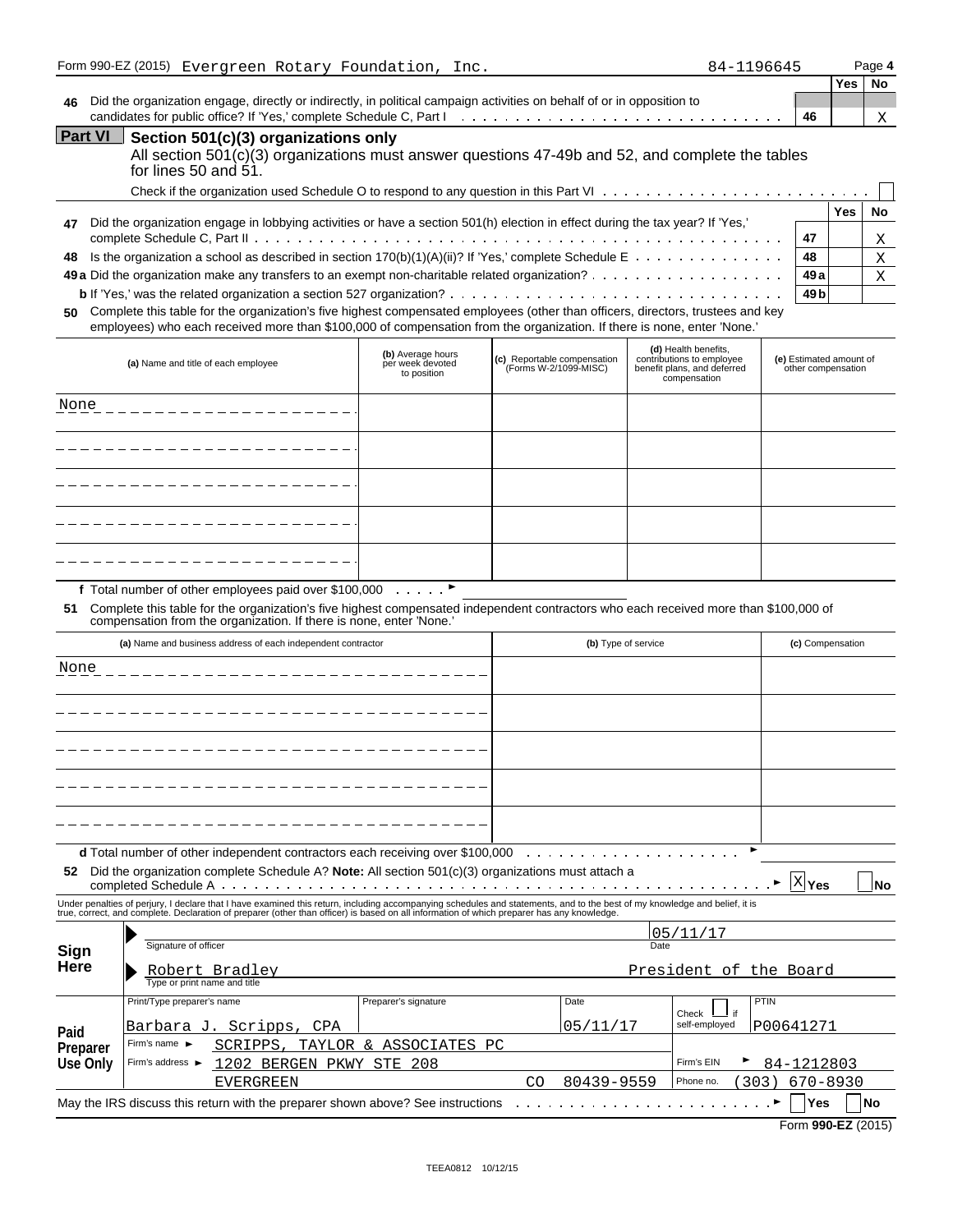|              | <b>Public Charity Status and Public Support</b>        |                                                                                                                                                                                                                                                                                                                                                                                                                                                                                    | OMB No. 1545-0047                     |                                            |  |
|--------------|--------------------------------------------------------|------------------------------------------------------------------------------------------------------------------------------------------------------------------------------------------------------------------------------------------------------------------------------------------------------------------------------------------------------------------------------------------------------------------------------------------------------------------------------------|---------------------------------------|--------------------------------------------|--|
|              | <b>SCHEDULE A</b><br>(Form 990 or 990-EZ)              | Complete if the organization is a section $501(c)(3)$ organization or a section<br>4947(a)(1) nonexempt charitable trust.                                                                                                                                                                                                                                                                                                                                                          |                                       | 2015                                       |  |
|              |                                                        | Attach to Form 990 or Form 990-EZ.                                                                                                                                                                                                                                                                                                                                                                                                                                                 |                                       |                                            |  |
|              | Department of the Treasury<br>Internal Revenue Service | ► Information about Schedule A (Form 990 or 990-EZ) and its instructions is<br>at www.irs.gov/form990.                                                                                                                                                                                                                                                                                                                                                                             |                                       | <b>Open to Public</b><br><b>Inspection</b> |  |
|              | Name of the organization                               |                                                                                                                                                                                                                                                                                                                                                                                                                                                                                    | <b>Employer identification number</b> |                                            |  |
|              |                                                        | Evergreen Rotary Foundation, Inc.                                                                                                                                                                                                                                                                                                                                                                                                                                                  | 84-1196645                            |                                            |  |
| Part I       |                                                        | Reason for Public Charity Status (All organizations must complete this part.)                                                                                                                                                                                                                                                                                                                                                                                                      | See instructions.                     |                                            |  |
|              |                                                        | The organization is not a private foundation because it is: (For lines 1 through 11, check only one box.)                                                                                                                                                                                                                                                                                                                                                                          |                                       |                                            |  |
|              |                                                        | A church, convention of churches, or association of churches described in section 170(b)(1)(A)(i).                                                                                                                                                                                                                                                                                                                                                                                 |                                       |                                            |  |
| $\mathbf{2}$ |                                                        | A school described in section 170(b)(1)(A)(ii). (Attach Schedule E (Form 990 or 990-EZ).)                                                                                                                                                                                                                                                                                                                                                                                          |                                       |                                            |  |
| 3            |                                                        | A hospital or a cooperative hospital service organization described in section 170(b)(1)(A)(iii).                                                                                                                                                                                                                                                                                                                                                                                  |                                       |                                            |  |
| 4            |                                                        | A medical research organization operated in conjunction with a hospital described in section 170(b)(1)(A)(iii). Enter the hospital's                                                                                                                                                                                                                                                                                                                                               |                                       |                                            |  |
|              | name, city, and state:                                 |                                                                                                                                                                                                                                                                                                                                                                                                                                                                                    |                                       |                                            |  |
| 5            |                                                        | An organization operated for the benefit of a college or university owned or operated by a governmental unit described in section<br>$170(b)(1)(A)(iv)$ . (Complete Part II.)                                                                                                                                                                                                                                                                                                      |                                       |                                            |  |
| 6            |                                                        | A federal, state, or local government or governmental unit described in section 170(b)(1)(A)(v).                                                                                                                                                                                                                                                                                                                                                                                   |                                       |                                            |  |
| 7            |                                                        | An organization that normally receives a substantial part of its support from a governmental unit or from the general public described<br>in section $170(b)(1)(A)(vi)$ . (Complete Part II.)                                                                                                                                                                                                                                                                                      |                                       |                                            |  |
| 8            |                                                        | A community trust described in section 170(b)(1)(A)(vi). (Complete Part II.)                                                                                                                                                                                                                                                                                                                                                                                                       |                                       |                                            |  |
| 9            | X                                                      | An organization that normally receives: (1) more than 33-1/3% of its support from contributions, membership fees, and gross receipts<br>from activities related to its exempt functions - subject to certain exceptions, and (2) no more than 33-1/3% of its support from gross<br>investment income and unrelated business taxable income (less section 511 tax) from businesses acquired by the organization after<br>June 30, 1975. See section 509(a)(2). (Complete Part III.) |                                       |                                            |  |
| 10           |                                                        | An organization organized and operated exclusively to test for public safety. See section 509(a)(4).                                                                                                                                                                                                                                                                                                                                                                               |                                       |                                            |  |
| 11           |                                                        | An organization organized and operated exclusively for the benefit of, to perform the functions of, or to carry out the purposes of one<br>or more publicly supported organizations described in section 509(a)(1) or section 509(a)(2). See section 509(a)(3). Check the box in<br>lines 11a through 11d that describes the type of supporting organization and complete lines 11e, 11f, and 11g.                                                                                 |                                       |                                            |  |
| a            |                                                        | Type I. A supporting organization operated, supervised, or controlled by its supported organization(s), typically by giving the supported<br>organization(s) the power to regularly appoint or elect a majority of the directors or trustees of the supporting organization. You must                                                                                                                                                                                              |                                       |                                            |  |

**b** | Type II. A supporting organization supervised or controlled in connection with its supported organization(s), by having control or<br>management of the supporting organization vested in the same persons that control or

**e** | Check this box if the organization received a written determination from the IRS that it is a Type I, Type II, Type III functionally

**f** Enter the number of supported organizations

C | Type III functionally integrated. A supporting organization operated in connection with, and functionally integrated with, its supported<br>organization(s) (see instructions). You must complete Part IV, Sections A, D, and **d Type III non-functionally integrated.** A supporting organization operated in connection with its supported organization(s) that is not functionally integrated. The organization generally must satisfy a distribution requirement and an attentiveness requirement (see

**complete Part IV, Sections A and B.**

**must complete Part IV, Sections A and C.**

instructions). **You must complete Part IV, Sections A and D, and Part V.**

integrated, or Type III non-functionally integrated supporting organization.

|       | g Provide the following information about the supported organization(s). |          |                                                                                      |                                                                      |    |                                                      |                                                    |  |  |  |  |  |
|-------|--------------------------------------------------------------------------|----------|--------------------------------------------------------------------------------------|----------------------------------------------------------------------|----|------------------------------------------------------|----------------------------------------------------|--|--|--|--|--|
|       | (i) Name of supported<br>organization                                    | (ii) EIN | (iii) Type of organization<br>(described on lines 1-9<br>above (see instructions))   | (iv) Is the<br>organization listed<br>in your governing<br>document? |    | (v) Amount of monetary<br>support (see instructions) | (vi) Amount of other<br>support (see instructions) |  |  |  |  |  |
|       |                                                                          |          |                                                                                      | <b>Yes</b>                                                           | No |                                                      |                                                    |  |  |  |  |  |
| (A)   |                                                                          |          |                                                                                      |                                                                      |    |                                                      |                                                    |  |  |  |  |  |
| (B)   |                                                                          |          |                                                                                      |                                                                      |    |                                                      |                                                    |  |  |  |  |  |
| (C)   |                                                                          |          |                                                                                      |                                                                      |    |                                                      |                                                    |  |  |  |  |  |
| (D)   |                                                                          |          |                                                                                      |                                                                      |    |                                                      |                                                    |  |  |  |  |  |
| (E)   |                                                                          |          |                                                                                      |                                                                      |    |                                                      |                                                    |  |  |  |  |  |
| Total |                                                                          |          |                                                                                      |                                                                      |    |                                                      |                                                    |  |  |  |  |  |
|       |                                                                          |          | BAA For Paperwork Reduction Act Notice, see the Instructions for Form 990 or 990-EZ. |                                                                      |    |                                                      | Schedule A (Form 990 or 990-EZ) 2015               |  |  |  |  |  |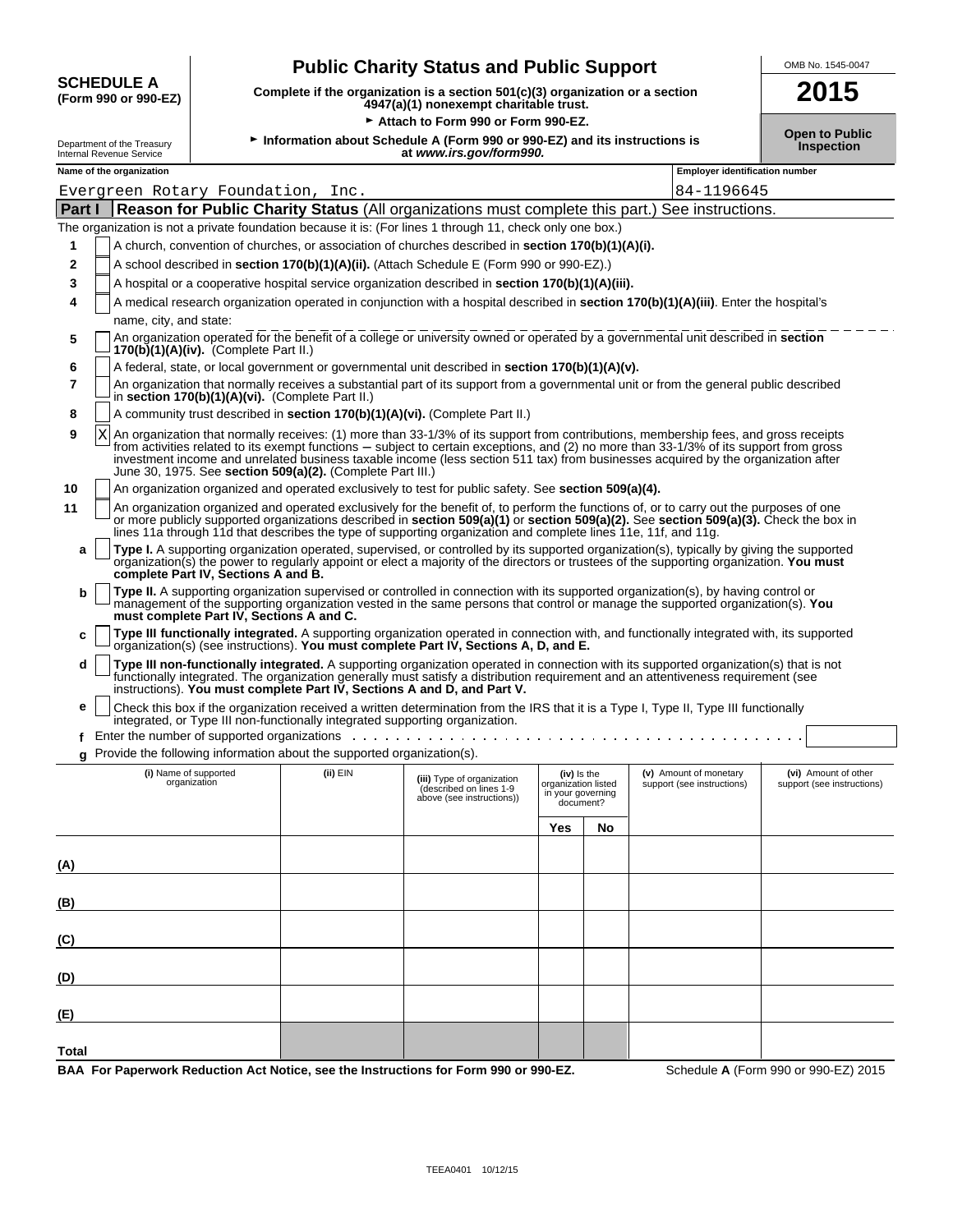## **Part II** Support Schedule for Organizations Described in Sections 170(b)(1)(A)(iv) and 170(b)(1)(A)(vi) (Complete only if you checked the box on line 5, 7, or 8 of Part I or if the organization failed to qualify under Part III. If the

organization fails to qualify under the tests listed below, please complete Part III.)

|    | <b>Section A. Public Support</b>                                                                                                                                                                                                                                                                                                                                                                  |          |            |            |            |            |           |
|----|---------------------------------------------------------------------------------------------------------------------------------------------------------------------------------------------------------------------------------------------------------------------------------------------------------------------------------------------------------------------------------------------------|----------|------------|------------|------------|------------|-----------|
|    | Calendar year (or fiscal year<br>beginning in) $\rightarrow$                                                                                                                                                                                                                                                                                                                                      | (a) 2011 | (b) $2012$ | $(c)$ 2013 | (d) $2014$ | (e) $2015$ | (f) Total |
| 1. | Gifts, grants, contributions, and<br>membership fees received. (Do not<br>include any 'unusual grants.')<br>$\mathcal{L}^{\mathcal{L}}$ and $\mathcal{L}^{\mathcal{L}}$ and $\mathcal{L}^{\mathcal{L}}$                                                                                                                                                                                           |          |            |            |            |            |           |
|    | 2 Tax revenues levied for the<br>organization's benefit and<br>either paid to or expended                                                                                                                                                                                                                                                                                                         |          |            |            |            |            |           |
| 3  | The value of services or<br>facilities furnished by a<br>governmental unit to the<br>organization without charge                                                                                                                                                                                                                                                                                  |          |            |            |            |            |           |
|    | Total. Add lines 1 through 3                                                                                                                                                                                                                                                                                                                                                                      |          |            |            |            |            |           |
| 5  | The portion of total<br>contributions by each person<br>(other than a governmental<br>unit or publicly supported<br>organization) included on line 1<br>that exceeds 2% of the amount<br>shown on line 11, column (f) $\ldots$                                                                                                                                                                    |          |            |            |            |            |           |
|    | <b>Public support.</b> Subtract line 5<br>from line $4 \cdot \cdot \cdot \cdot \cdot \cdot$                                                                                                                                                                                                                                                                                                       |          |            |            |            |            |           |
|    | <b>Section B. Total Support</b>                                                                                                                                                                                                                                                                                                                                                                   |          |            |            |            |            |           |
|    | Calendar year (or fiscal year<br>beginning in) $\rightarrow$                                                                                                                                                                                                                                                                                                                                      | (a) 2011 | (b) $2012$ | $(c)$ 2013 | $(d)$ 2014 | $(e)$ 2015 | (f) Total |
| 7  | Amounts from line 4                                                                                                                                                                                                                                                                                                                                                                               |          |            |            |            |            |           |
| 8  | Gross income from interest,<br>dividends, payments received<br>on securities loans, rents,<br>royalties and income from<br>similar sources                                                                                                                                                                                                                                                        |          |            |            |            |            |           |
| 9  | Net income from unrelated<br>business activities, whether or<br>not the business is regularly<br>carried on example and the carried on the set of the set of the set of the set of the set of the set of the set of the set of the set of the set of the set of the set of the set of the set of the set of the set of the set                                                                    |          |            |            |            |            |           |
| 10 | Other income. Do not include<br>gain or loss from the sale of<br>capital assets (Explain in<br>Part VI.) $\cdots$ $\cdots$                                                                                                                                                                                                                                                                        |          |            |            |            |            |           |
|    | 11 Total support. Add lines 7<br>through $10 \ldots \ldots$                                                                                                                                                                                                                                                                                                                                       |          |            |            |            |            |           |
| 12 |                                                                                                                                                                                                                                                                                                                                                                                                   |          |            |            |            | 12         |           |
| 13 | First five years. If the Form 990 is for the organization's first, second, third, fourth, or fifth tax year as a section 501(c)(3)                                                                                                                                                                                                                                                                |          |            |            |            |            |           |
|    | <b>Section C. Computation of Public Support Percentage</b>                                                                                                                                                                                                                                                                                                                                        |          |            |            |            |            |           |
| 14 |                                                                                                                                                                                                                                                                                                                                                                                                   |          |            |            |            | 14         | %         |
| 15 |                                                                                                                                                                                                                                                                                                                                                                                                   |          |            |            |            | 15         | %         |
|    | 16 a 33-1/3% support test - 2015. If the organization did not check the box on line 13, and line 14 is 33-1/3% or more, check this box                                                                                                                                                                                                                                                            |          |            |            |            |            |           |
|    | <b>b 33-1/3% support test – 2014.</b> If the organization did not check a box on line 13 or 16a, and line 15 is 33-1/3% or more, check this box                                                                                                                                                                                                                                                   |          |            |            |            |            |           |
|    | 17a 10%-facts-and-circumstances test – 2015. If the organization did not check a box on line 13, 16a, or 16b, and line 14 is 10%<br>or more, and if the organization meets the 'facts-and-circumstances' test, check this box and stop here. Explain in Part VI how<br>the organization meets the 'facts-and-circumstances' test. The organization qualifies as a publicly supported organization |          |            |            |            |            |           |
|    | <b>b 10%-facts-and-circumstances test – 2014.</b> If the organization did not check a box on line 13, 16a, 16b, or 17a, and line 15 is 10%<br>or more, and if the organization meets the 'facts-and-circumstances' test, check this box and <b>stop here.</b> Explain in Part VI how the                                                                                                          |          |            |            |            |            |           |
|    | 18 Private foundation. If the organization did not check a box on line 13, 16a, 16b, 17a, or 17b, check this box and see instructions ▶                                                                                                                                                                                                                                                           |          |            |            |            |            |           |

**BAA** Schedule **A** (Form 990 or 990-EZ) 2015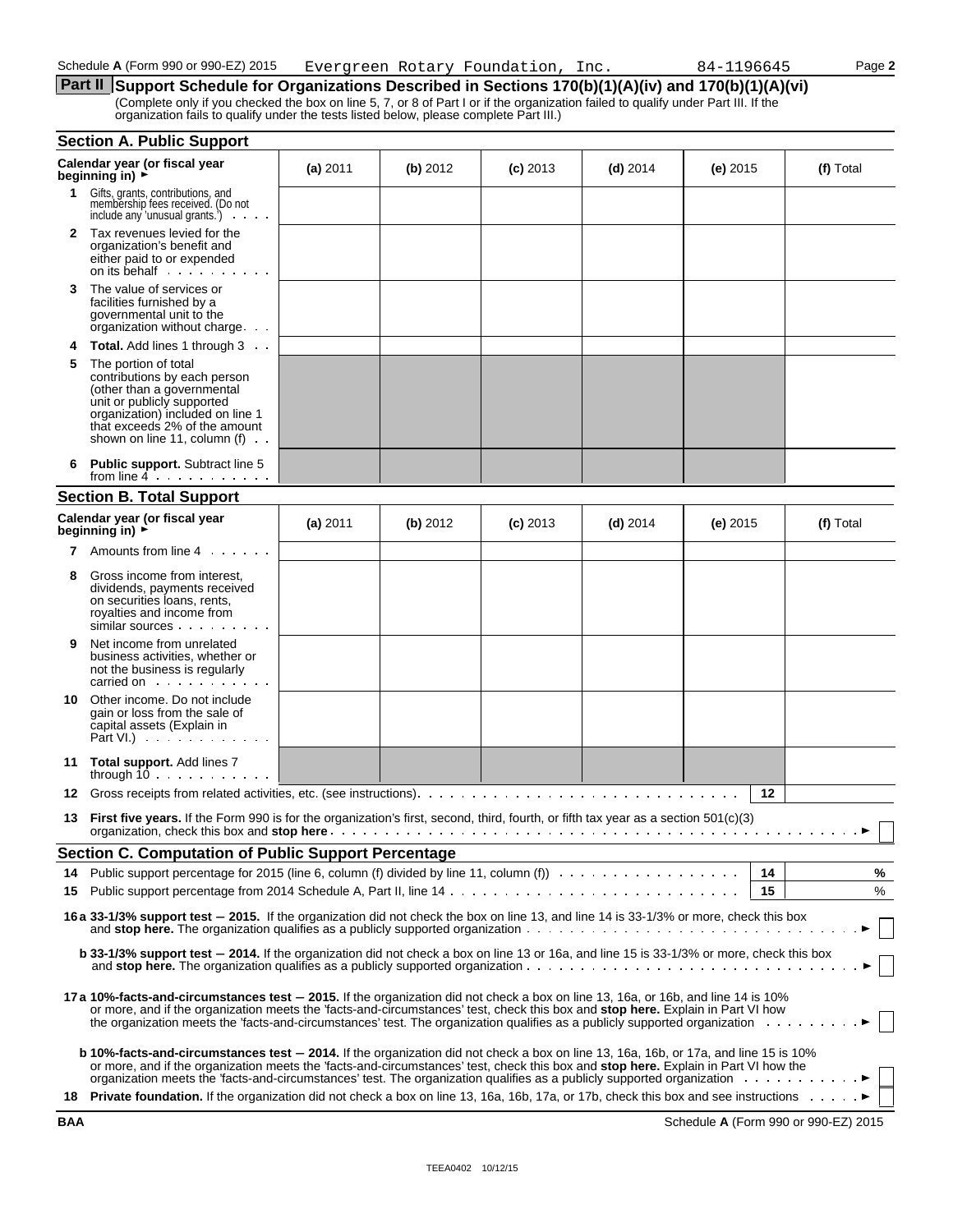## **Part III** Support Schedule for Organizations Described in Section 509(a)(2)

(Complete only if you checked the box on line 9 of Part I or if the organization failed to qualify under Part II. If the organization fails to qualify under the tests listed below, please complete Part II.)

|    | <b>Section A. Public Support</b>                                                                                                                                                                                                                                                         |          |          |            |            |            |    |              |
|----|------------------------------------------------------------------------------------------------------------------------------------------------------------------------------------------------------------------------------------------------------------------------------------------|----------|----------|------------|------------|------------|----|--------------|
|    | Calendar year (or fiscal year beginning in) ►                                                                                                                                                                                                                                            | (a) 2011 | (b) 2012 | $(c)$ 2013 | $(d)$ 2014 | $(e)$ 2015 |    | (f) Total    |
|    | 1 Gifts, grants, contributions<br>and membership fees<br>received. (Do not include                                                                                                                                                                                                       |          |          |            |            |            |    |              |
|    | any 'unusual grants') $\cdots$<br>2 Gross receipts from admis-                                                                                                                                                                                                                           |          |          | 25,102.    | 20,725.    | 27,973.    |    | 73,800.      |
|    | sions, merchandise sold or<br>services performed, or facilities<br>furnished in any activity that is<br>related to the organization's<br>tax-exempt purpose                                                                                                                              |          |          | 107,276.   | 93,601.    | 98,833.    |    | 299,710.     |
| 3  | Gross receipts from activities<br>that are not an unrelated trade<br>or business under section 513.                                                                                                                                                                                      |          |          |            |            |            |    |              |
| 5  | 4 Tax revenues levied for the<br>organization's benefit and<br>either paid to or expended on<br>its behalf<br>The value of services or<br>facilities furnished by a                                                                                                                      |          |          |            |            |            |    |              |
|    | governmental unit to the<br>organization without charge.                                                                                                                                                                                                                                 |          |          |            |            |            |    |              |
|    | 6 Total. Add lines 1 through 5                                                                                                                                                                                                                                                           |          |          | 132,378.   | 114,326.   | 126,806.   |    | 373,510.     |
|    | <b>7 a</b> Amounts included on lines 1,<br>2, and 3 received from<br>disqualified persons                                                                                                                                                                                                |          |          |            |            |            |    |              |
|    | <b>b</b> Amounts included on lines 2<br>and 3 received from other than<br>disqualified persons that<br>exceed the greater of \$5,000 or<br>1% of the amount on line 13<br>for the year                                                                                                   |          |          |            |            |            |    |              |
|    | c Add lines 7a and 7b $\ldots$                                                                                                                                                                                                                                                           |          |          |            |            |            |    |              |
|    | 8 Public support. (Subtract line<br>$7c$ from line 6.) $\ldots$ $\ldots$                                                                                                                                                                                                                 |          |          |            |            |            |    | 373,510.     |
|    | <b>Section B. Total Support</b>                                                                                                                                                                                                                                                          |          |          |            |            |            |    |              |
|    | Calendar year (or fiscal year beginning in) ►                                                                                                                                                                                                                                            | (a) 2011 | (b) 2012 | $(c)$ 2013 | $(d)$ 2014 | $(e)$ 2015 |    | (f) Total    |
|    | 9 Amounts from line 6                                                                                                                                                                                                                                                                    |          |          | 132,378.   | 114,326.   | 126,806.   |    | 373,510.     |
|    | <b>10 a</b> Gross income from interest, dividends,<br>payments received on securities loans,<br>rents, royalties and income from<br>similar sources<br><b>b</b> Unrelated business taxable<br>income (less section 511<br>taxes) from businesses<br>acquired after June 30, 1975.        |          |          | 5,039.     | 6,001      | 7,331.     |    | 18,371.      |
|    | c Add lines 10a and 10b $\cdots$                                                                                                                                                                                                                                                         |          |          | 5.039.     | 6,001.     | 7,331.     |    | 18,371.      |
| 11 | Net income from unrelated business<br>activities not included in line 10b,<br>whether or not the business is<br>requiarly carried on example.                                                                                                                                            |          |          |            |            |            |    |              |
|    | 12 Other income. Do not include<br>gain or loss from the sale of<br>capital assets (Explain in<br>Part VI.) $\cdots$                                                                                                                                                                     |          |          |            |            |            |    |              |
|    | 13 Total support. (Add lines 9,<br>10c, 11, and 12.) $\cdots$                                                                                                                                                                                                                            |          |          | 137, 417.  | 120, 327.  | 134,137.   |    | 391,881.     |
|    | 14 First five years. If the Form 990 is for the organization's first, second, third, fourth, or fifth tax year as a section 501(c)(3)                                                                                                                                                    |          |          |            |            |            |    |              |
|    | <b>Section C. Computation of Public Support Percentage</b>                                                                                                                                                                                                                               |          |          |            |            |            |    |              |
| 15 | Public support percentage for 2015 (line 8, column (f) divided by line 13, column (f))                                                                                                                                                                                                   |          |          |            |            |            | 15 | $95.31$ %    |
| 16 |                                                                                                                                                                                                                                                                                          |          |          |            |            |            | 16 | $97.04$ %    |
|    | Section D. Computation of Investment Income Percentage                                                                                                                                                                                                                                   |          |          |            |            |            |    |              |
| 17 | Investment income percentage for 2015 (line 10c, column (f) divided by line 13, column (f)) $\cdots$                                                                                                                                                                                     |          |          |            |            |            | 17 | $4.69$ %     |
| 18 |                                                                                                                                                                                                                                                                                          |          |          |            |            |            | 18 | $4.28$ %     |
|    | 19 a 33-1/3% support tests - 2015. If the organization did not check the box on line 14, and line 15 is more than 33-1/3%, and line 17<br>is not more than 33-1/3%, check this box and stop here. The organization qualifies as a publicly supported organization $\cdots \cdots \cdots$ |          |          |            |            |            |    |              |
|    | b 33-1/3% support tests - 2014. If the organization did not check a box on line 14 or line 19a, and line 16 is more than 33-1/3%, and<br>line 18 is not more than 33-1/3%, check this box and stop here. The organization qualifies as a publicly supported organization $\dots \dots$   |          |          |            |            |            |    | $\mathbf{X}$ |
| 20 |                                                                                                                                                                                                                                                                                          |          |          |            |            |            |    |              |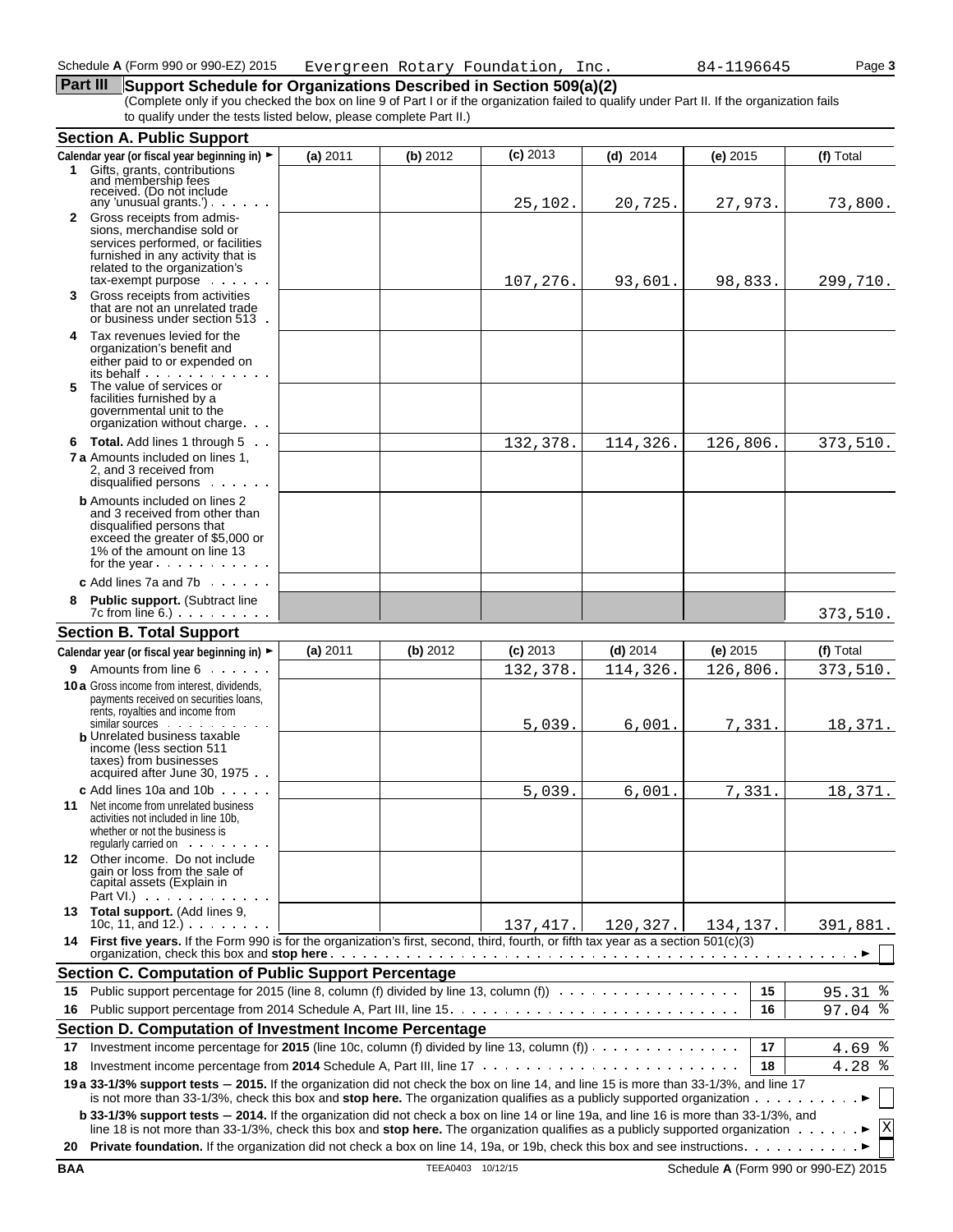## **Part IV Supporting Organizations**

(Complete only if you checked a box in line 11 on Part I. If you checked 11a of Part I, complete Sections A and B. If you checked 11b of Part I, complete Sections A and C. If you checked 11c of Part I, complete Sections A, D, and E. If you checked 11d of Part I, complete Sections A and D, and complete Part V.)

## **Section A. All Supporting Organizations**

|              |                                                                                                                                                                                                                                                                                                                                                                                                                                                                                                 |                 | Yes | No |
|--------------|-------------------------------------------------------------------------------------------------------------------------------------------------------------------------------------------------------------------------------------------------------------------------------------------------------------------------------------------------------------------------------------------------------------------------------------------------------------------------------------------------|-----------------|-----|----|
|              | Are all of the organization's supported organizations listed by name in the organization's governing documents?                                                                                                                                                                                                                                                                                                                                                                                 |                 |     |    |
|              | If 'No,' describe in Part VI how the supported organizations are designated. If designated by class or purpose, describe                                                                                                                                                                                                                                                                                                                                                                        |                 |     |    |
|              |                                                                                                                                                                                                                                                                                                                                                                                                                                                                                                 | $\mathbf{1}$    |     |    |
| $\mathbf{2}$ | Did the organization have any supported organization that does not have an IRS determination of status under section<br>509(a)(1) or (2)? If 'Yes,' explain in Part VI how the organization determined that the supported organization was                                                                                                                                                                                                                                                      |                 |     |    |
|              |                                                                                                                                                                                                                                                                                                                                                                                                                                                                                                 | $\overline{2}$  |     |    |
|              | 3 a Did the organization have a supported organization described in section $501(c)(4)$ , (5), or (6)? If 'Yes,' answer (b)                                                                                                                                                                                                                                                                                                                                                                     |                 |     |    |
|              |                                                                                                                                                                                                                                                                                                                                                                                                                                                                                                 | 3a              |     |    |
|              | <b>b</b> Did the organization confirm that each supported organization qualified under section $501(c)(4)$ , $(5)$ , or $(6)$ and<br>satisfied the public support tests under section 509(a)(2)? If 'Yes,' describe in Part VI when and how the organization                                                                                                                                                                                                                                    | 3b              |     |    |
|              |                                                                                                                                                                                                                                                                                                                                                                                                                                                                                                 |                 |     |    |
|              | c Did the organization ensure that all support to such organizations was used exclusively for section $170(c)(2)(B)$<br>purposes? If 'Yes,' explain in Part VI what controls the organization put in place to ensure such use                                                                                                                                                                                                                                                                   | 3c              |     |    |
|              | 4 a Was any supported organization not organized in the United States ('foreign supported organization')? If 'Yes' and                                                                                                                                                                                                                                                                                                                                                                          | 4a              |     |    |
|              | <b>b</b> Did the organization have ultimate control and discretion in deciding whether to make grants to the foreign supported<br>organization? If 'Yes,' describe in Part VI how the organization had such control and discretion despite being controlled                                                                                                                                                                                                                                     | 4b              |     |    |
|              | c Did the organization support any foreign supported organization that does not have an IRS determination under<br>sections $501(c)(3)$ and $509(a)(1)$ or $(2)$ ? If 'Yes,' explain in Part VI what controls the organization used to ensure that                                                                                                                                                                                                                                              |                 |     |    |
|              | all support to the foreign supported organization was used exclusively for section $170(c)(2)(B)$ purposes $\ldots \ldots \ldots$                                                                                                                                                                                                                                                                                                                                                               | 4c              |     |    |
|              | 5 a Did the organization add, substitute, or remove any supported organizations during the tax year? If 'Yes,' answer (b)<br>and (c) below (if applicable). Also, provide detail in Part VI, including (i) the names and EIN numbers of the supported<br>organizations added, substituted, or removed; (ii) the reasons for each such action; (iii) the authority under the<br>organization's organizing document authorizing such action; and (iv) how the action was accomplished (such as by |                 |     |    |
|              |                                                                                                                                                                                                                                                                                                                                                                                                                                                                                                 | <b>5a</b>       |     |    |
|              | <b>b Type I or Type II only.</b> Was any added or substituted supported organization part of a class already designated in the                                                                                                                                                                                                                                                                                                                                                                  | 5b              |     |    |
|              | c Substitutions only. Was the substitution the result of an event beyond the organization's control?                                                                                                                                                                                                                                                                                                                                                                                            | 5с              |     |    |
| 6            | Did the organization provide support (whether in the form of grants or the provision of services or facilities) to<br>anyone other than (i) its supported organizations, (ii) individuals that are part of the charitable class benefited by one<br>or more of its supported organizations, or (iii) other supporting organizations that also support or benefit one or more of                                                                                                                 | 6               |     |    |
|              | Did the organization provide a grant, loan, compensation, or other similar payment to a substantial contributor<br>(defined in section $4958(c)(3)(\tilde{C})$ ), a family member of a substantial contributor, or a 35% controlled entity with                                                                                                                                                                                                                                                 |                 |     |    |
|              | regard to a substantial contributor? If 'Yes,' complete Part I of Schedule L (Form 990 or 990-EZ) $\ldots$ ,                                                                                                                                                                                                                                                                                                                                                                                    | 7               |     |    |
| 8            | Did the organization make a loan to a disqualified person (as defined in section 4958) not described in line 7? If 'Yes,'                                                                                                                                                                                                                                                                                                                                                                       | 8               |     |    |
|              | 9 a Was the organization controlled directly or indirectly at any time during the tax year by one or more disqualified persons<br>as defined in section 4946 (other than foundation managers and organizations described in section 509(a)(1) or (2))?                                                                                                                                                                                                                                          | 9a              |     |    |
|              | <b>b</b> Did one or more disqualified persons (as defined in line 9a) hold a controlling interest in any entity in which the                                                                                                                                                                                                                                                                                                                                                                    | 9b              |     |    |
|              | c Did a disqualified person (as defined in line 9a) have an ownership interest in, or derive any personal benefit from,                                                                                                                                                                                                                                                                                                                                                                         | 9c              |     |    |
|              | 10a Was the organization subject to the excess business holdings rules of section 4943 because of section 4943(f) (regarding<br>certain Type II supporting organizations, and all Type III non-functionally integrated supporting organizations)? If 'Yes,'                                                                                                                                                                                                                                     |                 |     |    |
|              |                                                                                                                                                                                                                                                                                                                                                                                                                                                                                                 | 10a             |     |    |
|              | <b>b</b> Did the organization, have any excess business holdings in the tax year? (Use Schedule C, Form 4720, to determine                                                                                                                                                                                                                                                                                                                                                                      | 10 <sub>b</sub> |     |    |
| <b>BAA</b>   | TEEA0404 10/12/15<br>Schedule A (Form 990 or 990-EZ) 2015                                                                                                                                                                                                                                                                                                                                                                                                                                       |                 |     |    |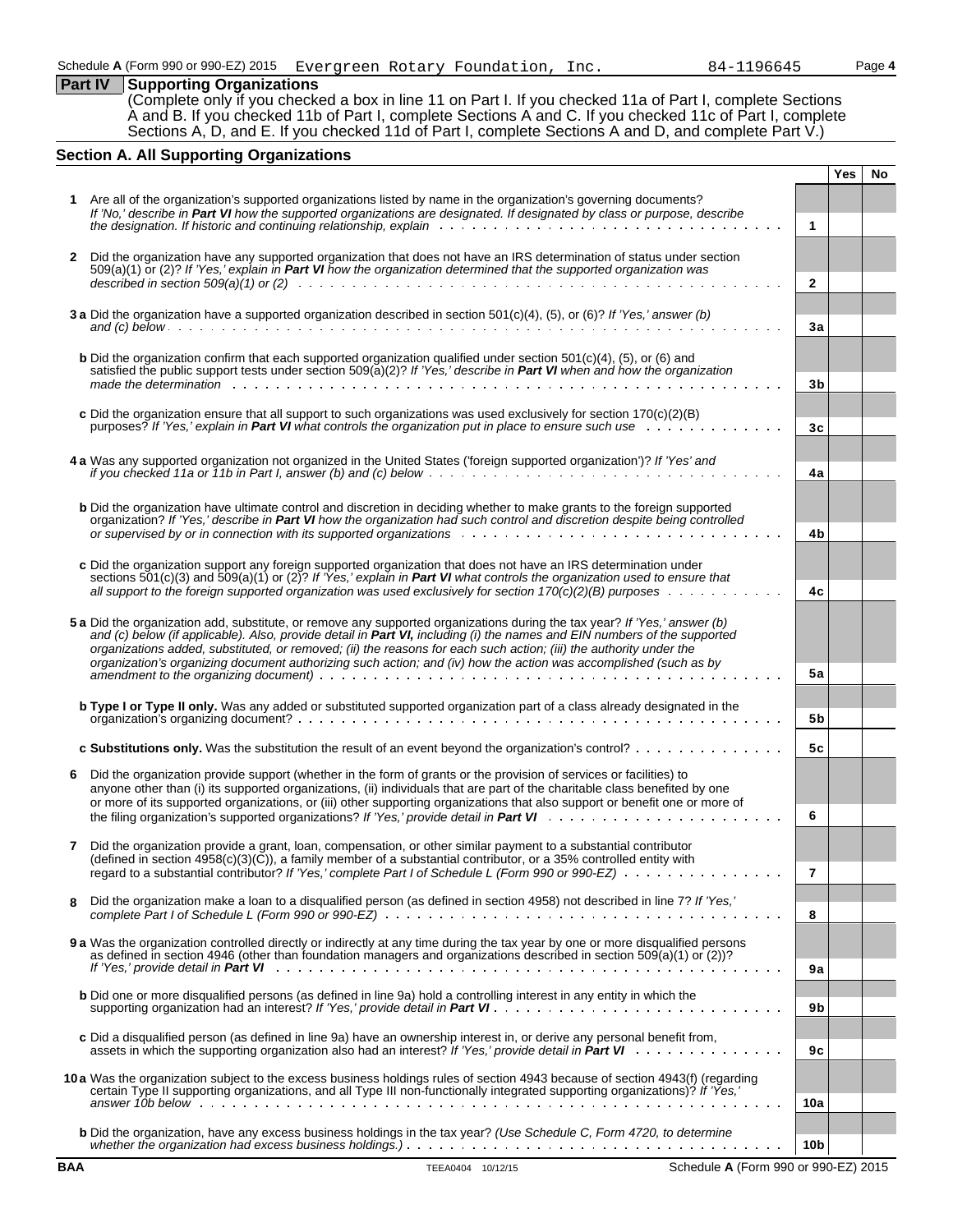| Schedule A (Form 990 or 990-EZ) 2015 | 'S Evergreen Rotary Foundation, Inc. |  | 84-1196645 | Page 5 |
|--------------------------------------|--------------------------------------|--|------------|--------|
|--------------------------------------|--------------------------------------|--|------------|--------|

| Supporting Organizations (continued)<br><b>Part IV</b>                                                                    |                                                                                                                            |                 |     |    |
|---------------------------------------------------------------------------------------------------------------------------|----------------------------------------------------------------------------------------------------------------------------|-----------------|-----|----|
|                                                                                                                           |                                                                                                                            |                 | Yes | No |
| 11                                                                                                                        | Has the organization accepted a gift or contribution from any of the following persons?                                    |                 |     |    |
| a A person who directly or indirectly controls, either alone or together with persons described in (b) and (c) below, the |                                                                                                                            |                 |     |    |
|                                                                                                                           |                                                                                                                            | 11a             |     |    |
|                                                                                                                           |                                                                                                                            | 11 <sub>b</sub> |     |    |
|                                                                                                                           | c A 35% controlled entity of a person described in (a) or (b) above? If 'Yes' to a, b, or c, provide detail in Part VI 11c |                 |     |    |
|                                                                                                                           | <b>Section B. Type I Supporting Organizations</b>                                                                          |                 |     |    |

|  |                                                                                                                                                                                                                                                                                                                                                                                                                                                                                                                                                                                                                               |  | res |  |
|--|-------------------------------------------------------------------------------------------------------------------------------------------------------------------------------------------------------------------------------------------------------------------------------------------------------------------------------------------------------------------------------------------------------------------------------------------------------------------------------------------------------------------------------------------------------------------------------------------------------------------------------|--|-----|--|
|  | Did the directors, trustees, or membership of one or more supported organizations have the power to regularly appoint<br>or elect at least a majority of the organization's directors or trustees at all times during the tax year? If 'No,' describe in<br>Part VI how the supported organization(s) effectively operated, supervised, or controlled the organization's activities.<br>If the organization had more than one supported organization, describe how the powers to appoint and/or remove<br>directors or trustees were allocated among the supported organizations and what conditions or restrictions, if any, |  |     |  |
|  |                                                                                                                                                                                                                                                                                                                                                                                                                                                                                                                                                                                                                               |  |     |  |
|  | Did the organization operate for the benefit of any supported organization other than the supported organization(s)<br>that operated, supervised, or controlled the supporting organization? If 'Yes,' explain in Part VI how providing such                                                                                                                                                                                                                                                                                                                                                                                  |  |     |  |
|  | benefit carried out the purposes of the supported organization(s) that operated, supervised, or controlled the<br>supporting organization.                                                                                                                                                                                                                                                                                                                                                                                                                                                                                    |  |     |  |

# **Section C. Type II Supporting Organizations**

|                                                                                                                                                                                                                                                               | Yes | N |
|---------------------------------------------------------------------------------------------------------------------------------------------------------------------------------------------------------------------------------------------------------------|-----|---|
| Were a majority of the organization's directors or trustees during the tax year also a majority of the directors or trustees<br>of each of the organization's supported organization(s)? If 'No,' describe in <b>Part VI</b> how control or management of the |     |   |
| supporting organization was vested in the same persons that controlled or managed the supported organization(s) $\ldots$                                                                                                                                      |     |   |

# **Section D. All Type III Supporting Organizations**

|                                                                                                                         |                                                                                                                                                                                                                                                                                                                                                                   |  | res |  |
|-------------------------------------------------------------------------------------------------------------------------|-------------------------------------------------------------------------------------------------------------------------------------------------------------------------------------------------------------------------------------------------------------------------------------------------------------------------------------------------------------------|--|-----|--|
|                                                                                                                         | Did the organization provide to each of its supported organizations, by the last day of the fifth month of the<br>organization's tax year, (i) a written notice describing the type and amount of support provided during the prior tax<br>year, (ii) a copy of the Form 990 that was most recently filed as of the date of notification, and (iii) copies of the |  |     |  |
|                                                                                                                         | organization's governing documents in effect on the date of notification, to the extent not previously provided?                                                                                                                                                                                                                                                  |  |     |  |
|                                                                                                                         |                                                                                                                                                                                                                                                                                                                                                                   |  |     |  |
|                                                                                                                         | Were any of the organization's officers, directors, or trustees either (i) appointed or elected by the supported<br>organization(s) or (ii) serving on the governing body of a supported organization? If 'No,' explain in Part VI how                                                                                                                            |  |     |  |
|                                                                                                                         | the organization maintained a close and continuous working relationship with the supported organization(s). $\dots \dots \dots$                                                                                                                                                                                                                                   |  |     |  |
|                                                                                                                         |                                                                                                                                                                                                                                                                                                                                                                   |  |     |  |
| 3                                                                                                                       | By reason of the relationship described in (2), did the organization's supported organizations have a significant<br>voice in the organization's investment policies and in directing the use of the organization's income or assets at                                                                                                                           |  |     |  |
| all times during the tax year? If 'Yes,' describe in Part VI the role the organization's supported organizations played |                                                                                                                                                                                                                                                                                                                                                                   |  |     |  |
|                                                                                                                         | in this regard.<br>and the second contract of the second con-                                                                                                                                                                                                                                                                                                     |  |     |  |

# **Section E. Type III Functionally-Integrated Supporting Organizations**

|  | Check the box next to the method that the organization used to satisfy the Integral Part Test during the year (see instructions): |  |  |  |  |
|--|-----------------------------------------------------------------------------------------------------------------------------------|--|--|--|--|
|--|-----------------------------------------------------------------------------------------------------------------------------------|--|--|--|--|

| <b>a</b>   The organization satisfied the Activities Test. Complete <b>line 2</b> below.                   |
|------------------------------------------------------------------------------------------------------------|
| $\mathbf{b}$ The organization is the parent of each of its supported organizations. Complete line 3 below. |

|  | $c$   The organization supported a governmental entity. Describe in Part VI how you supported a government entity (see instructions). |
|--|---------------------------------------------------------------------------------------------------------------------------------------|
|  |                                                                                                                                       |

|  | 2 Activities Test. Answer (a) and (b) below. | Yes No |  |
|--|----------------------------------------------|--------|--|
|--|----------------------------------------------|--------|--|

| a Did substantially all of the organization's activities during the tax year directly further the exempt purposes of the<br>supported organization(s) to which the organization was responsive? If 'Yes,' then in Part VI identify those supported<br>organizations and explain how these activities directly furthered their exempt purposes, how the organization was<br>responsive to those supported organizations, and how the organization determined that these activities constituted<br>substantially all of its activities enterpresent enterpresent enterpresent enterpresent enterpresent enterpres | 2a             |  |
|-----------------------------------------------------------------------------------------------------------------------------------------------------------------------------------------------------------------------------------------------------------------------------------------------------------------------------------------------------------------------------------------------------------------------------------------------------------------------------------------------------------------------------------------------------------------------------------------------------------------|----------------|--|
| <b>b</b> Did the activities described in (a) constitute activities that, but for the organization's involvement, one or more of<br>the organization's supported organization(s) would have been engaged in? If 'Yes,' explain in Part VI the reasons for<br>the organization's position that its supported organization(s) would have engaged in these activities but for the                                                                                                                                                                                                                                   | 2 <sub>b</sub> |  |
| 3 Parent of Supported Organizations. Answer (a) and (b) below.                                                                                                                                                                                                                                                                                                                                                                                                                                                                                                                                                  |                |  |
| a Did the organization have the power to regularly appoint or elect a majority of the officers, directors, or trustees of                                                                                                                                                                                                                                                                                                                                                                                                                                                                                       | 3a             |  |
| <b>b</b> Did the organization exercise a substantial degree of direction over the policies, programs, and activities of each of its<br>supported organizations? If 'Yes,' describe in Part VI the role played by the organization in this regard $\cdots$                                                                                                                                                                                                                                                                                                                                                       | 3b             |  |

**BAA** TEEA0405 10/12/15 Schedule **A** (Form 990 or 990-EZ) 2015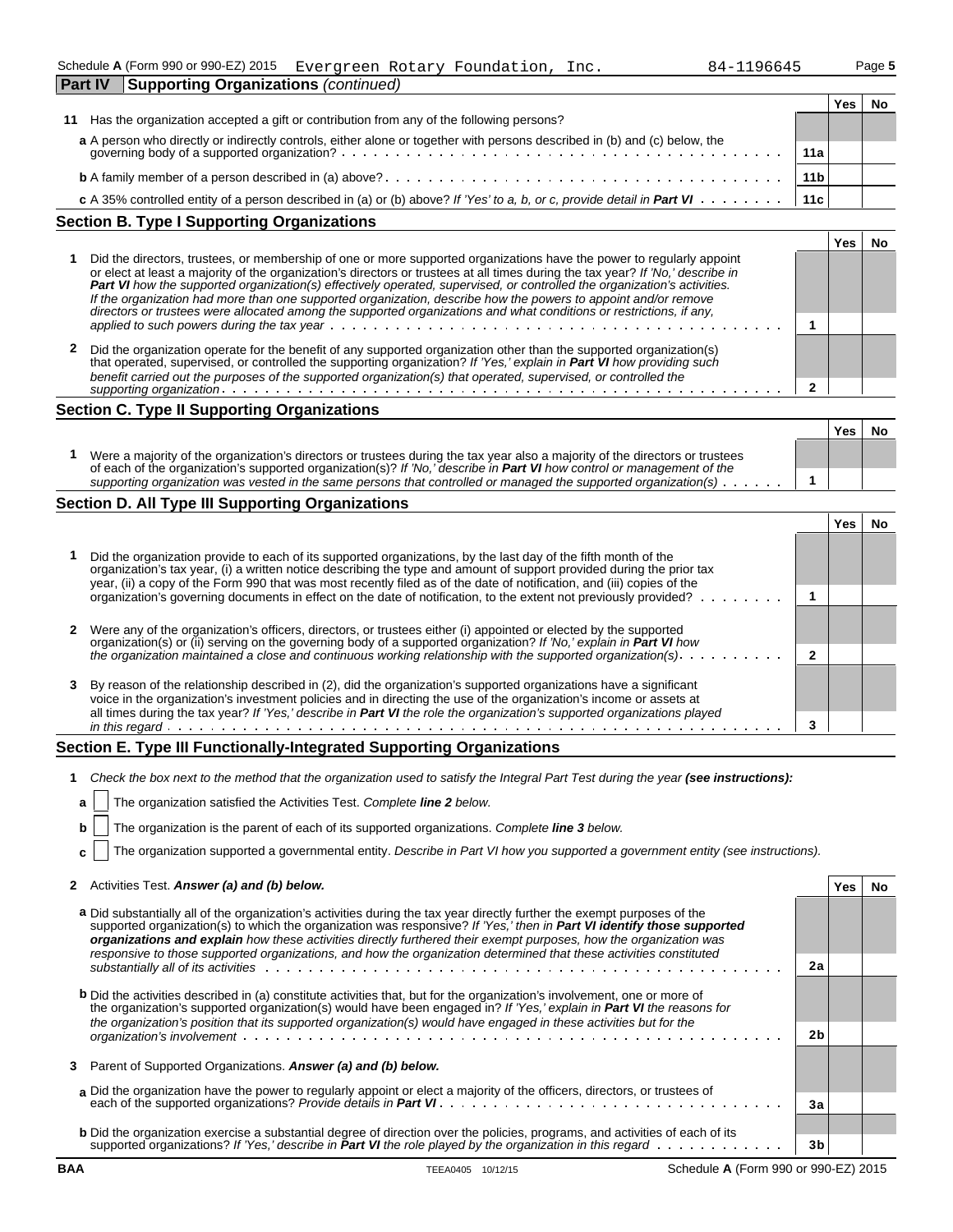**1** Check here if the organization satisfied the Integral Part Test as a qualifying trust on November 20, 1970. **See instructions.** All other Type III non-functionally integrated supporting organizations must complete Sections A through E.

|              | Section A - Adjusted Net Income                                                                                                                                     |                | (A) Prior Year | (B) Current Year<br>(optional) |
|--------------|---------------------------------------------------------------------------------------------------------------------------------------------------------------------|----------------|----------------|--------------------------------|
| 1            |                                                                                                                                                                     | 1              |                |                                |
| $\mathbf{2}$ |                                                                                                                                                                     | $\overline{2}$ |                |                                |
| 3            |                                                                                                                                                                     | 3              |                |                                |
| 4            |                                                                                                                                                                     | 4              |                |                                |
| 5            |                                                                                                                                                                     | 5              |                |                                |
| 6            | Portion of operating expenses paid or incurred for production or collection of gross<br>income or for management, conservation, or maintenance of property held for | 6              |                |                                |
| 7            |                                                                                                                                                                     | $\overline{7}$ |                |                                |
| 8            | <b>Adjusted Net Income</b> (subtract lines 5, 6 and 7 from line 4) $\ldots$                                                                                         | 8              |                |                                |
|              | <b>Section B - Minimum Asset Amount</b>                                                                                                                             |                | (A) Prior Year | (B) Current Year<br>(optional) |
| 1            | Aggregate fair market value of all non-exempt-use assets (see instructions for short<br>tax year or assets held for part of year):                                  |                |                |                                |
|              |                                                                                                                                                                     | 1 a            |                |                                |
|              | <b>b</b> Average monthly cash balances $\ldots \ldots \ldots \ldots \ldots \ldots \ldots \ldots \ldots \ldots \ldots$                                               | 1 b            |                |                                |
|              |                                                                                                                                                                     | 1 <sub>c</sub> |                |                                |
|              |                                                                                                                                                                     | 1 <sub>d</sub> |                |                                |
|              | e Discount claimed for blockage or other<br>factors (explain in detail in Part VI):                                                                                 |                |                |                                |
| 2            | Acquisition indebtedness applicable to non-exempt-use assets                                                                                                        | $\mathbf{2}$   |                |                                |
| 3            |                                                                                                                                                                     | 3              |                |                                |
| 4            | Cash deemed held for exempt use. Enter 1-1/2% of line 3 (for greater amount,                                                                                        | 4              |                |                                |
| 5            | Net value of non-exempt-use assets (subtract line 4 from line 3)                                                                                                    | 5              |                |                                |
| 6            |                                                                                                                                                                     | 6              |                |                                |
| 7            |                                                                                                                                                                     | $\overline{7}$ |                |                                |
| 8            |                                                                                                                                                                     | 8              |                |                                |
|              | Section C - Distributable Amount                                                                                                                                    |                |                | <b>Current Year</b>            |
| 1            | Adjusted net income for prior year (from Section A, line 8, Column A) $\ldots$                                                                                      | 1              |                |                                |
| $\mathbf{2}$ |                                                                                                                                                                     | $\overline{2}$ |                |                                |
| 3            | Minimum asset amount for prior year (from Section B, line 8, Column A) $\dots \dots$                                                                                | 3              |                |                                |
| 4            |                                                                                                                                                                     | 4              |                |                                |
| 5            | Income tax imposed in prior year $\cdots \cdots \cdots \cdots \cdots \cdots \cdots \cdots \cdots \cdots \cdots$                                                     | 5              |                |                                |
| 6            | <b>Distributable Amount.</b> Subtract line 5 from line 4, unless subject to emergency                                                                               | 6              |                |                                |

**7** | Check here if the current year is the organization's first as a non-functionally-integrated Type III supporting organization (see instructions).

**BAA** Schedule **A** (Form 990 or 990-EZ) 2015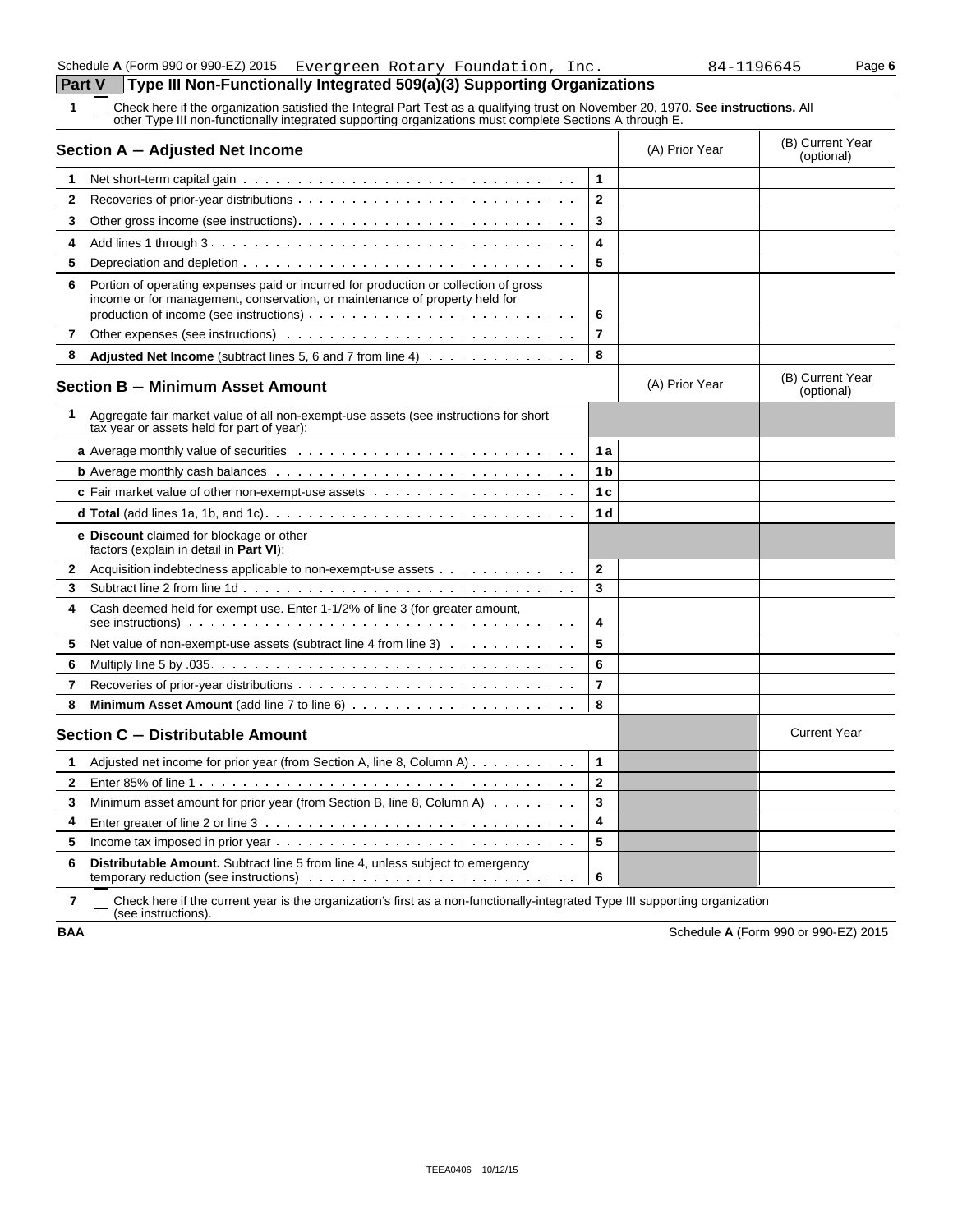| <b>Part V</b> | Type III Non-Functionally Integrated 509(a)(3) Supporting Organizations (continued)                                                     |                                              |                                               |                                                         |
|---------------|-----------------------------------------------------------------------------------------------------------------------------------------|----------------------------------------------|-----------------------------------------------|---------------------------------------------------------|
|               | <b>Section D - Distributions</b>                                                                                                        |                                              |                                               | <b>Current Year</b>                                     |
| 1             |                                                                                                                                         |                                              |                                               |                                                         |
| 2             | Amounts paid to perform activity that directly furthers exempt purposes of supported organizations,                                     |                                              |                                               |                                                         |
| 3             | Administrative expenses paid to accomplish exempt purposes of supported organizations                                                   |                                              |                                               |                                                         |
| 4             |                                                                                                                                         |                                              |                                               |                                                         |
| 5             |                                                                                                                                         |                                              |                                               |                                                         |
| 6             |                                                                                                                                         |                                              |                                               |                                                         |
| 7             |                                                                                                                                         |                                              |                                               |                                                         |
| 8             | Distributions to attentive supported organizations to which the organization is responsive (provide details                             |                                              |                                               |                                                         |
| 9             |                                                                                                                                         |                                              |                                               |                                                         |
| 10            |                                                                                                                                         |                                              |                                               |                                                         |
|               | Section E - Distribution Allocations (see instructions)                                                                                 | (i)<br><b>Excess</b><br><b>Distributions</b> | (ii)<br><b>Underdistributions</b><br>Pre-2015 | (iii)<br><b>Distributable</b><br><b>Amount for 2015</b> |
| 1             | Distributable amount for 2015 from Section C, line 6                                                                                    |                                              |                                               |                                                         |
| $\mathbf{2}$  | Underdistributions, if any, for years prior to 2015 (reasonable                                                                         |                                              |                                               |                                                         |
| 3             | Excess distributions carryover, if any, to 2015:                                                                                        |                                              |                                               |                                                         |
| а             |                                                                                                                                         |                                              |                                               |                                                         |
| b             |                                                                                                                                         |                                              |                                               |                                                         |
| c             |                                                                                                                                         |                                              |                                               |                                                         |
|               | <b>d</b> From 2013 $\ldots$ $\ldots$ $\ldots$ $\ldots$                                                                                  |                                              |                                               |                                                         |
|               | <b>e</b> From 2014                                                                                                                      |                                              |                                               |                                                         |
|               |                                                                                                                                         |                                              |                                               |                                                         |
|               | g Applied to underdistributions of prior years                                                                                          |                                              |                                               |                                                         |
|               |                                                                                                                                         |                                              |                                               |                                                         |
|               | i Carryover from 2010 not applied (see instructions)                                                                                    |                                              |                                               |                                                         |
|               | Remainder. Subtract lines 3g, 3h, and 3i from 3f                                                                                        |                                              |                                               |                                                         |
| 4             | Distributions for 2015 from Section D,                                                                                                  |                                              |                                               |                                                         |
|               | \$<br>line $7:$                                                                                                                         |                                              |                                               |                                                         |
|               | a Applied to underdistributions of prior years                                                                                          |                                              |                                               |                                                         |
|               | <b>b</b> Applied to 2015 distributable amount                                                                                           |                                              |                                               |                                                         |
|               | c Remainder. Subtract lines 4a and 4b from 4                                                                                            |                                              |                                               |                                                         |
| 5             | Remaining underdistributions for years prior to 2015, if any.<br>Subtract lines 3g and 4a from line 2 (if amount greater than           |                                              |                                               |                                                         |
| 6             | Remaining underdistributions for 2015. Subtract lines 3h and 4b<br>from line 1 (if amount greater than zero, see instructions) $\cdots$ |                                              |                                               |                                                         |
| $7^{\circ}$   | Excess distributions carryover to 2016. Add lines 3j and 4c                                                                             |                                              |                                               |                                                         |
| 8             | Breakdown of line 7:                                                                                                                    |                                              |                                               |                                                         |
| а             |                                                                                                                                         |                                              |                                               |                                                         |
| b             |                                                                                                                                         |                                              |                                               |                                                         |
|               | <b>c</b> Excess from 2013 $\ldots$ $\ldots$ $\ldots$                                                                                    |                                              |                                               |                                                         |
|               | <b>d</b> Excess from $2014$                                                                                                             |                                              |                                               |                                                         |
|               | e Excess from 2015 $\ldots$                                                                                                             |                                              |                                               |                                                         |

Schedule A (Form 990 or 990-EZ) 2015 Evergreen Rotary Foundation, Inc. 84-1196645 Page 7

**BAA** Schedule **A** (Form 990 or 990-EZ) 2015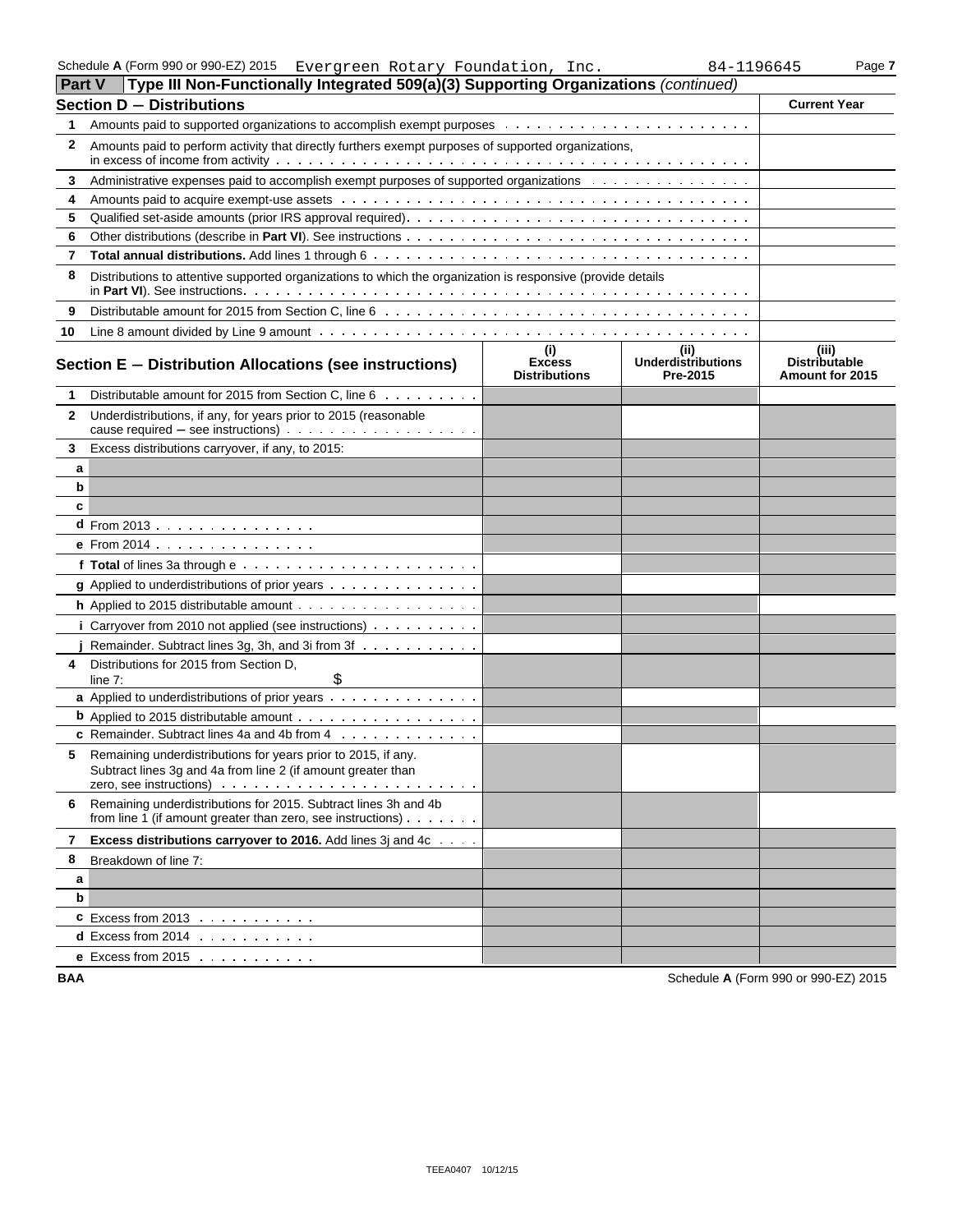Section A, lines 1, 2, 3b, 3c, 4b, 4c, 5a, 6, 9a, 9b, 9c, 11a, 11b, and 11c; Part IV, Section B, lines 1 and 2; Part IV, Section C, line 1; Part IV, Section D, lines 2 and 3; Part IV, Section E, lines 1c, 2a, 2b, 3a and 3b; Part V, line 1; Part V, Section B, line 1e; Part V, Section D, lines 5, 6, and 8; and Part V, Section E, lines 2, 5, and 6. Also complete this part for any additional information. (See instructions.)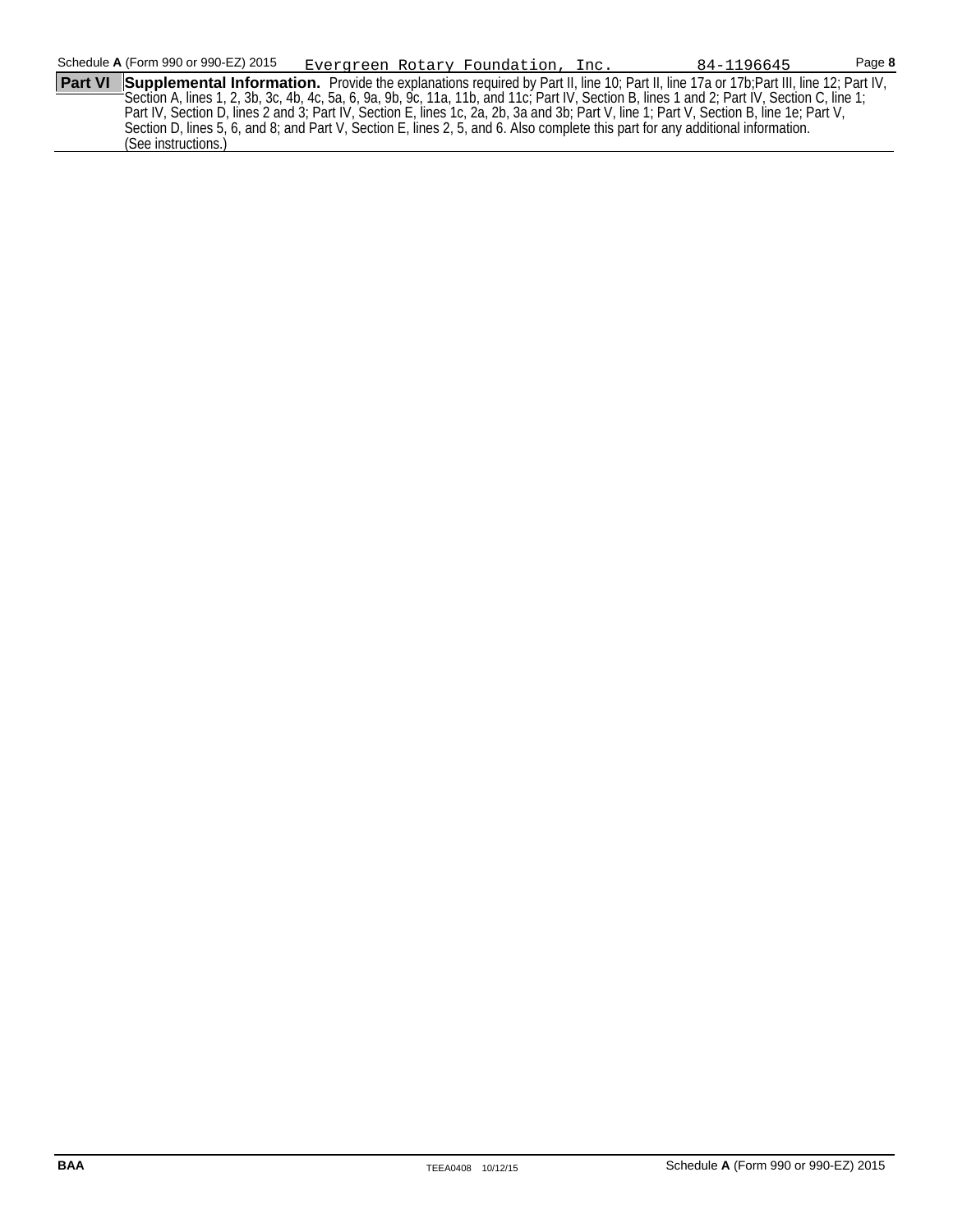# **(Form 990, 990-EZ, Schedule of Contributors or 990-PF)**

| OUNUMUD OF OUNING TO                                                                                                                    | 2015 |
|-----------------------------------------------------------------------------------------------------------------------------------------|------|
| Attach to Form 990, Form 990-EZ, or Form 990-PF.                                                                                        |      |
| $\blacktriangleright$ Information about Cahadula B (Earm 000, 000 E7, 000 DE) and its instructions is at <i>unusu ire goulform000</i> L |      |

Department of the Treasure<br>Internal Revenue Service **Name of the organization Employer identification** number

| Information about Schedule B (Form 990, 990-EZ, 990-PF) and its instructions is at www.irs.gov/form990 |  |
|--------------------------------------------------------------------------------------------------------|--|

| Evergreen Rotary Foundation, Inc.     |                                                                             | 84-1196645 |  |  |  |  |
|---------------------------------------|-----------------------------------------------------------------------------|------------|--|--|--|--|
| <b>Organization type</b> (check one): |                                                                             |            |  |  |  |  |
| Filers of:                            | Section:                                                                    |            |  |  |  |  |
| Form 990 or 990-EZ                    | $ X $ 501(c)( 3) (enter number) organization                                |            |  |  |  |  |
|                                       | $4947(a)(1)$ nonexempt charitable trust not treated as a private foundation |            |  |  |  |  |
|                                       | 527 political organization                                                  |            |  |  |  |  |
| Form 990-PF                           | $ 501(c)(3)$ exempt private foundation                                      |            |  |  |  |  |
|                                       | 4947(a)(1) nonexempt charitable trust treated as a private foundation       |            |  |  |  |  |
|                                       | 501(c)(3) taxable private foundation                                        |            |  |  |  |  |
|                                       |                                                                             |            |  |  |  |  |

Check if your organization is covered by the **General Rule** or a **Special Rule.**

**Note.** Only a section 501(c)(7), (8), or (10) organization can check boxes for both the General Rule and a Special Rule. See instructions.

#### **General Rule**

For an organization filing Form 990, 990-EZ, or 990-PF that received, during the year, contributions totaling \$5,000 or more (in money or property) from any one contributor. Complete Parts I and II. See instructions for determining a contributor's total contributions.

#### **Special Rules**

For an organization described in section 501(c)(3) filing Form 990 or 990-EZ that met the 33-1/3% support test of the regulations under sections 509(a)(1) and 170(b)(1)(A)(vi), that checked Schedule A (Form 990 or 990-EZ), Part II, line 13, 16a, or 16b, and that received from any one contributor, during the year, total contributions of the greater of (**1**) \$5,000 or (**2**) 2% of the amount on (i) Form 990, Part VIII, line 1h, or (ii) Form 990-EZ, line 1. Complete Parts I and II. X

For an organization described in section 501(c)(7), (8), or (10) filing Form 990 or 990-EZ that received from any one contributor, during the year, total contributions of more than \$1,000 *exclusively* for religious, charitable, scientific, literary, or educational purposes, or for the prevention of cruelty to children or animals. Complete Parts I, II, and III.

For an organization described in section 501(c)(7), (8), or (10) filing Form 990 or 990-EZ that received from any one contributor, during the year, contributions *exclusively* for religious, charitable, etc., purposes, but no such contributions totaled more than \$1,000. If this box is checked, enter here the total contributions that were received during the year for an *exclusively* religious, charitable, etc., purpose. Do not complete any of the parts unless the **General Rule** applies to this organization because it received *nonexclusively* religious, charitable, etc., contributions totaling \$5,000 or more during the year  $\ldots \ldots$ 

**Caution.** An organization that is not covered by the General Rule and/or the Special Rules does not file Schedule B (Form 990, 990-EZ, or 990-PF), but it **must** answer 'No' on Part IV, line 2, of its Form 990; or check the box on line H of its Form 990-EZ or on its Form 990-PF, Part I, line 2, to certify that it does not meet the filing requirements of Schedule B (Form 990, 990-EZ, or 990-PF)

**BAA For Paperwork Reduction Act Notice, see the Instructions for Form 990, 990-EZ, or 990-PF. Schedule B (Form 990, 990-EZ, or 990-PF) (2015)**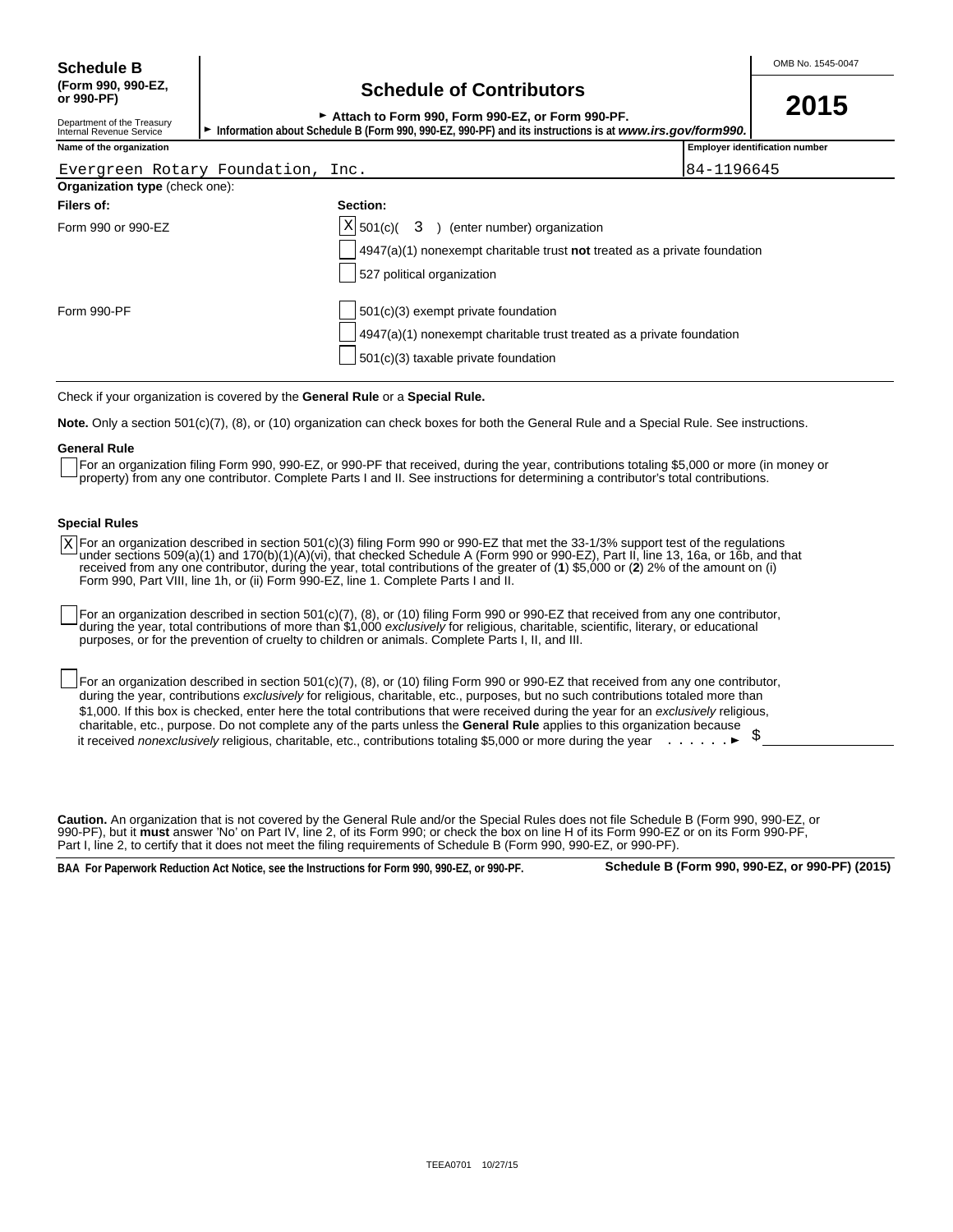| $390$ -PF $^{\circ}$<br>$- - -$<br>(2015)<br>Schedule<br>aan.<br>990<br>or<br>.-orm<br>ຸມສປ-⊨ ′<br>◡ | Page | ^+<br>$\cdot$ | 'an |
|------------------------------------------------------------------------------------------------------|------|---------------|-----|
|                                                                                                      |      |               |     |

**Name of organization** 1 of 1

Evergreen Rotary Foundation, Inc. 84-1196645

**Part I Contributors** (see instructions). Use duplicate copies of Part I if additional space is needed.

| (a)<br>Number        | (b)<br>Name, address, and ZIP + 4                                                                                                                  | (c)<br>Total<br>contributions | (d)<br>Type of contribution                                                                        |
|----------------------|----------------------------------------------------------------------------------------------------------------------------------------------------|-------------------------------|----------------------------------------------------------------------------------------------------|
| $\frac{1}{2}$ -      | The Denver Foundation<br>55 Madison St., 8th Flr. _____________________<br>CO 80206<br>Denver<br>_____________                                     | \$ _ _ _ _ _ _<br>5.000.      | $\rm X$<br>Person<br>Payroll<br><b>Noncash</b><br>(Complete Part II for<br>noncash contributions.) |
| (a)<br>Number        | (b)<br>Name, address, and ZIP + 4                                                                                                                  | (c)<br>Total<br>contributions | (d)<br>Type of contribution                                                                        |
| $\overline{2}$ $-$   | Holly and Jeff Brekke<br>. _ _ _ _ _ _ _ _ _ _ _ _ _ _ _<br>6826 Timnbers Drive<br>--------------------<br>CO 80439<br>Evergreen<br>______________ | 5.000.                        | $\rm X$<br>Person<br>Payroll<br><b>Noncash</b><br>(Complete Part II for<br>noncash contributions.) |
| (a)<br><b>Number</b> | (b)<br>Name, address, and ZIP + 4                                                                                                                  | (c)<br>Total<br>contributions | (d)<br>Type of contribution                                                                        |
|                      |                                                                                                                                                    |                               | Person<br>Payroll<br><b>Noncash</b><br>(Complete Part II for<br>noncash contributions.)            |
| (a)<br><b>Number</b> | (b)<br>Name, address, and ZIP + 4                                                                                                                  | (c)<br>Total<br>contributions | (d)<br>Type of contribution                                                                        |
|                      |                                                                                                                                                    |                               | Person<br>Payroll<br>Noncash<br>(Complete Part II for<br>noncash contributions.)                   |
| (a)<br>Number        | (b)<br>Name, address, and ZIP + 4                                                                                                                  | (c)<br>Total<br>contributions | (d)<br>Type of contribution                                                                        |
|                      |                                                                                                                                                    |                               | Person<br>Payroll<br>Noncash<br>(Complete Part II for<br>noncash contributions.)                   |
| (a)<br>Number        | (b)<br>Name, address, and ZIP + 4                                                                                                                  | (c)<br>Total<br>contributions | (d)<br>Type of contribution                                                                        |
|                      |                                                                                                                                                    |                               | Person<br>Payroll<br>Noncash<br>(Complete Part II for<br>noncash contributions.)                   |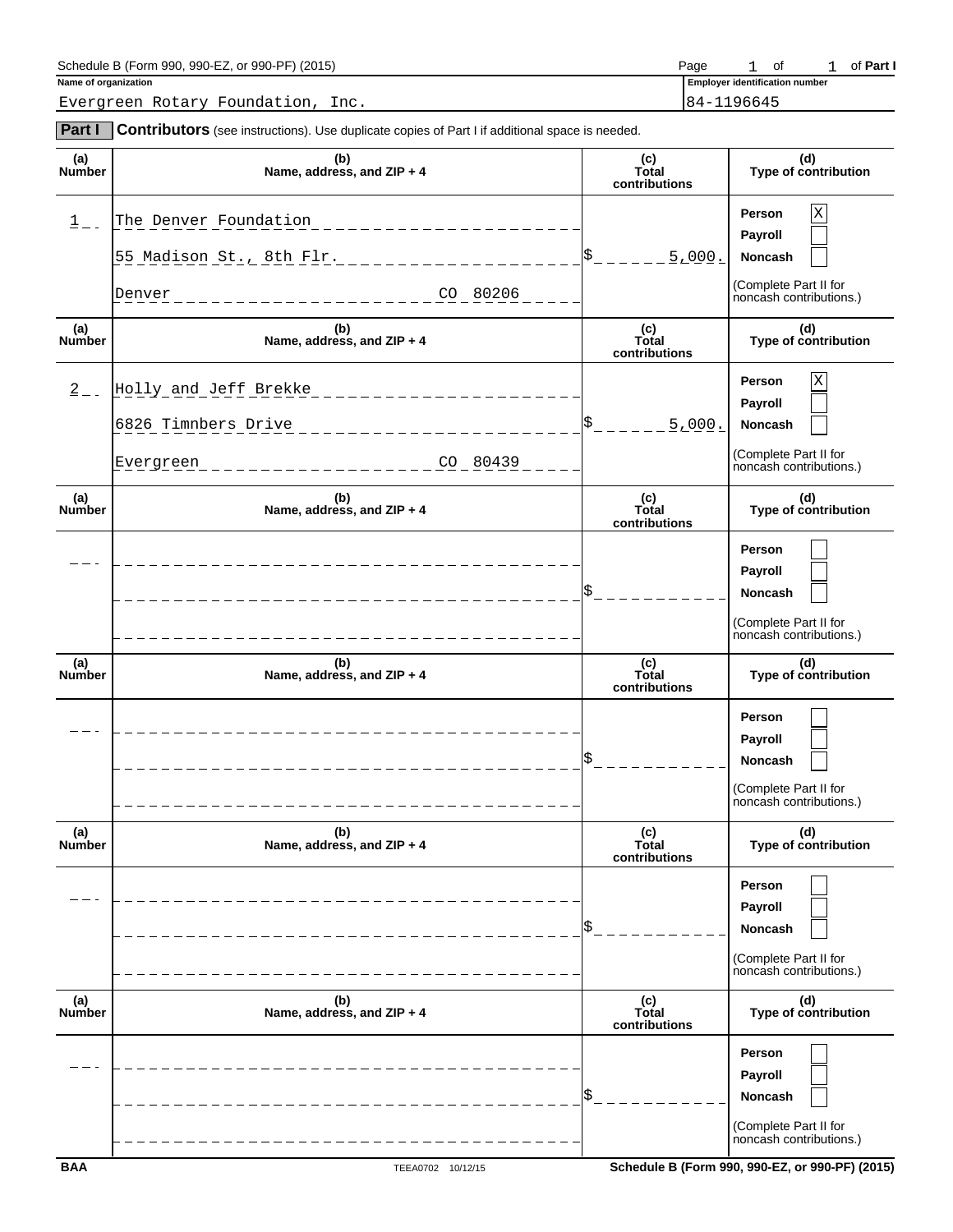| <b>Supplemental Information Regarding Fundraising or Gaming Activities</b>                                                                                                                  |                                                                                                                                         |               | OMB No. 1545-0047    |                                              |                                                                                                                                                                      |                                       |                                                                              |                                                         |
|---------------------------------------------------------------------------------------------------------------------------------------------------------------------------------------------|-----------------------------------------------------------------------------------------------------------------------------------------|---------------|----------------------|----------------------------------------------|----------------------------------------------------------------------------------------------------------------------------------------------------------------------|---------------------------------------|------------------------------------------------------------------------------|---------------------------------------------------------|
| <b>SCHEDULE G</b><br>(Form 990 or 990-EZ)                                                                                                                                                   |                                                                                                                                         |               |                      |                                              | Complete if the organization answered 'Yes' on Form 990, Part IV, lines 17, 18, or 19, or if the<br>organization entered more than \$15,000 on Form 990-EZ, line 6a. |                                       |                                                                              | 2015                                                    |
| Department of the Treasury<br>Internal Revenue Service                                                                                                                                      | Attach to Form 990 or Form 990-EZ.<br>Information about Schedule G (Form 990 or 990-EZ) and its instructions is at www.irs.gov/form990. |               |                      |                                              |                                                                                                                                                                      |                                       | <b>Open to Public</b><br><b>Inspection</b>                                   |                                                         |
| Name of the organization                                                                                                                                                                    |                                                                                                                                         |               |                      |                                              |                                                                                                                                                                      | <b>Emplover identification number</b> |                                                                              |                                                         |
| Evergreen Rotary Foundation, Inc.<br>Fundraising Activities. Complete if the organization answered 'Yes' on Form 990, Part IV, line 17.                                                     |                                                                                                                                         |               |                      |                                              |                                                                                                                                                                      | 84-1196645                            |                                                                              |                                                         |
| Part I<br>Form 990-EZ filers are not required to complete this part.                                                                                                                        |                                                                                                                                         |               |                      |                                              |                                                                                                                                                                      |                                       |                                                                              |                                                         |
| 1                                                                                                                                                                                           |                                                                                                                                         |               |                      |                                              | Indicate whether the organization raised funds through any of the following activities. Check all that apply.                                                        |                                       |                                                                              |                                                         |
| Mail solicitations<br>a                                                                                                                                                                     | Solicitation of non-government grants<br>е                                                                                              |               |                      |                                              |                                                                                                                                                                      |                                       |                                                                              |                                                         |
| Solicitation of government grants<br>Internet and email solicitations<br>f<br>b                                                                                                             |                                                                                                                                         |               |                      |                                              |                                                                                                                                                                      |                                       |                                                                              |                                                         |
| Phone solicitations<br>c                                                                                                                                                                    |                                                                                                                                         |               |                      | g                                            | Special fundraising events                                                                                                                                           |                                       |                                                                              |                                                         |
| In-person solicitations<br>d<br>2 a Did the organization have a written or oral agreement with any individual (including officers, directors, trustees or key                               |                                                                                                                                         |               |                      |                                              |                                                                                                                                                                      |                                       |                                                                              |                                                         |
|                                                                                                                                                                                             |                                                                                                                                         |               |                      |                                              | employees listed in Form 990, Part VII) or entity in connection with professional fundraising services?                                                              |                                       |                                                                              | Yes<br><b>No</b>                                        |
| b If 'Yes,' list the ten highest paid individuals or entities (fundraisers) pursuant to agreements under which the fundraiser is to be<br>compensated at least \$5,000 by the organization. |                                                                                                                                         |               |                      |                                              |                                                                                                                                                                      |                                       |                                                                              |                                                         |
| (i) Name and address of individual<br>or entity (fundraiser)                                                                                                                                |                                                                                                                                         | (ii) Activity | (iii) Did fundraiser | have custody or control<br>of contributions? | (iv) Gross receipts<br>from activity                                                                                                                                 |                                       | (v) Amount paid to<br>(or retained bv)<br>fundraiser listed in<br>column (i) | (vi) Amount paid to<br>(or retained by)<br>organization |
|                                                                                                                                                                                             |                                                                                                                                         |               | Yes                  | No                                           |                                                                                                                                                                      |                                       |                                                                              |                                                         |
| $\mathbf 1$                                                                                                                                                                                 |                                                                                                                                         |               |                      |                                              |                                                                                                                                                                      |                                       |                                                                              |                                                         |
|                                                                                                                                                                                             |                                                                                                                                         |               |                      |                                              |                                                                                                                                                                      |                                       |                                                                              |                                                         |
| $\mathbf{2}$                                                                                                                                                                                |                                                                                                                                         |               |                      |                                              |                                                                                                                                                                      |                                       |                                                                              |                                                         |
|                                                                                                                                                                                             |                                                                                                                                         |               |                      |                                              |                                                                                                                                                                      |                                       |                                                                              |                                                         |
| 3                                                                                                                                                                                           |                                                                                                                                         |               |                      |                                              |                                                                                                                                                                      |                                       |                                                                              |                                                         |
| 4                                                                                                                                                                                           |                                                                                                                                         |               |                      |                                              |                                                                                                                                                                      |                                       |                                                                              |                                                         |
| 5                                                                                                                                                                                           |                                                                                                                                         |               |                      |                                              |                                                                                                                                                                      |                                       |                                                                              |                                                         |
| 6                                                                                                                                                                                           |                                                                                                                                         |               |                      |                                              |                                                                                                                                                                      |                                       |                                                                              |                                                         |
| 7                                                                                                                                                                                           |                                                                                                                                         |               |                      |                                              |                                                                                                                                                                      |                                       |                                                                              |                                                         |
| 8                                                                                                                                                                                           |                                                                                                                                         |               |                      |                                              |                                                                                                                                                                      |                                       |                                                                              |                                                         |
| 9                                                                                                                                                                                           |                                                                                                                                         |               |                      |                                              |                                                                                                                                                                      |                                       |                                                                              |                                                         |
| 10                                                                                                                                                                                          |                                                                                                                                         |               |                      |                                              |                                                                                                                                                                      |                                       |                                                                              |                                                         |
|                                                                                                                                                                                             |                                                                                                                                         |               |                      |                                              |                                                                                                                                                                      |                                       |                                                                              |                                                         |
|                                                                                                                                                                                             |                                                                                                                                         |               |                      |                                              |                                                                                                                                                                      |                                       |                                                                              |                                                         |
| 3<br>or licensing.                                                                                                                                                                          |                                                                                                                                         |               |                      |                                              | List all states in which the organization is registered or licensed to solicit contributions or has been notified it is exempt from registration                     |                                       |                                                                              |                                                         |
|                                                                                                                                                                                             |                                                                                                                                         |               |                      |                                              |                                                                                                                                                                      |                                       |                                                                              |                                                         |
|                                                                                                                                                                                             |                                                                                                                                         |               |                      |                                              |                                                                                                                                                                      |                                       |                                                                              |                                                         |
|                                                                                                                                                                                             |                                                                                                                                         |               |                      |                                              |                                                                                                                                                                      |                                       |                                                                              |                                                         |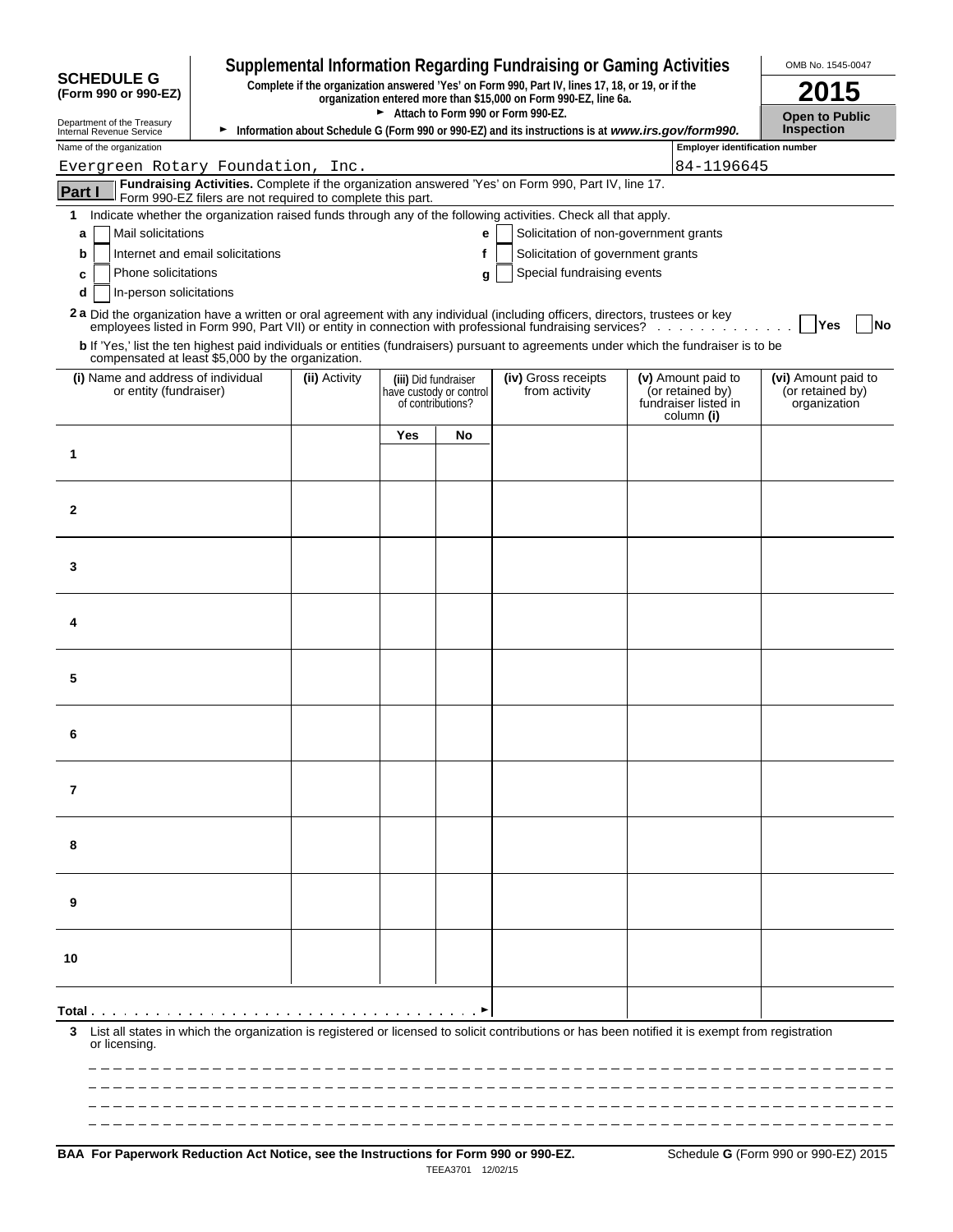**Part II** Fundraising Events. Complete if the organization answered 'Yes' on Form 990, Part IV, line 18, or reported more than \$15,000 of fundraising event contributions and gross income on Form 990-EZ, lines 1 and 6b. List events with gross receipts greater than \$5,000.

|                  |                                                                                                              | בוטג טייטותט וויותו קוטטט וטטטופנט קוטמנטו מומוז שט,טטט.                                                                                                                                                                       | (a) Event $#1$<br>Recycle Day | (b) Event $#2$<br>100 Holes of Golf                 | (c) Other events<br>$\overline{\perp}$ | (d) Total events<br>(add column (a)<br>through column $(c)$   |
|------------------|--------------------------------------------------------------------------------------------------------------|--------------------------------------------------------------------------------------------------------------------------------------------------------------------------------------------------------------------------------|-------------------------------|-----------------------------------------------------|----------------------------------------|---------------------------------------------------------------|
|                  |                                                                                                              |                                                                                                                                                                                                                                | (event type)                  | (event type)                                        | (total number)                         |                                                               |
| <b>CZNCR</b>     | 1                                                                                                            | Gross receipts                                                                                                                                                                                                                 | 9,465.                        | 60,177.                                             | 16,900.                                | 86,542.                                                       |
| Е                | $\mathbf{2}$                                                                                                 | Less: Contributions                                                                                                                                                                                                            | 0.                            | 0.                                                  | 0.                                     | 0.                                                            |
|                  | 3                                                                                                            | Gross income (line 1 minus line 2)                                                                                                                                                                                             | 9,465.                        | 60,177.                                             | 16,900.                                | 86,542.                                                       |
|                  | 4                                                                                                            | Cash prizes                                                                                                                                                                                                                    | 0.                            | 0.                                                  | 0.                                     | 0.                                                            |
| D                |                                                                                                              | Noncash prizes                                                                                                                                                                                                                 | 0.                            | 0.                                                  | 0.                                     | $0$ .                                                         |
| IRECT            |                                                                                                              |                                                                                                                                                                                                                                | 3,142.                        | 1,500.                                              | $0$ .                                  | 4,642.                                                        |
|                  |                                                                                                              | 7 Food and beverages                                                                                                                                                                                                           | 0.                            | 2,866.                                              | 0.                                     | 2,866.                                                        |
|                  | 8                                                                                                            | Entertainment                                                                                                                                                                                                                  | 0.                            | 0.                                                  | 0.                                     | 0.                                                            |
| 8月82日22日         | 9                                                                                                            | Other direct expenses example in the set of the set of the set of the set of the set of the set of the set of the set of the set of the set of the set of the set of the set of the set of the set of the set of the set of th | $0$ .                         | 0.                                                  | $0$ .                                  | $\mathsf 0$ .                                                 |
|                  | 10                                                                                                           | Direct expense summary. Add lines 4 through 9 in column (d) with the state of the state of the summary. Add lines 4 through 9 in column (d)                                                                                    |                               |                                                     |                                        | 7,508.                                                        |
|                  | 11                                                                                                           | Net income summary. Subtract line 10 from line 3, column (d) (a) and a series are series and substantial behavior by                                                                                                           |                               |                                                     |                                        | 79,034.                                                       |
|                  |                                                                                                              | Part III Gaming. Complete if the organization answered 'Yes' on Form 990, Part IV, line 19, or reported more than<br>\$15,000 on Form 990-EZ, line 6a.                                                                         |                               |                                                     |                                        |                                                               |
| R<br>E<br>V      |                                                                                                              |                                                                                                                                                                                                                                | (a) Bingo                     | (b) Pull tabs/Instant<br>bingo/progressive<br>bingo | (c) Other gaming                       | (d) Total gaming<br>(add column (a)<br>through column $(c)$ ) |
| E<br>N<br>U<br>E | 1                                                                                                            | Gross revenue                                                                                                                                                                                                                  |                               |                                                     |                                        |                                                               |
|                  | $\mathbf{2}$                                                                                                 | Cash prizes                                                                                                                                                                                                                    |                               |                                                     |                                        |                                                               |
|                  | 3                                                                                                            | Noncash prizes                                                                                                                                                                                                                 |                               |                                                     |                                        |                                                               |
|                  | 4                                                                                                            | Rent/facility costs                                                                                                                                                                                                            |                               |                                                     |                                        |                                                               |
|                  | 5.                                                                                                           | Other direct expenses                                                                                                                                                                                                          |                               |                                                     |                                        |                                                               |
|                  | 6                                                                                                            | Volunteer labor                                                                                                                                                                                                                | Yes<br>៖<br>No                | ిక<br>Yes<br>No                                     | ៖<br><b>Yes</b><br><b>No</b>           |                                                               |
|                  | 7                                                                                                            |                                                                                                                                                                                                                                |                               |                                                     |                                        |                                                               |
|                  | 8                                                                                                            |                                                                                                                                                                                                                                |                               |                                                     |                                        |                                                               |
| 9                | Enter the state(s) in which the organization conducts gaming activities:<br>No<br><b>b</b> If 'No,' explain: |                                                                                                                                                                                                                                |                               |                                                     |                                        |                                                               |
|                  | No<br><b>b</b> If 'Yes,' explain:                                                                            |                                                                                                                                                                                                                                |                               |                                                     |                                        |                                                               |

**BAA** TEEA3702 06/02/15 Schedule **G** (Form 990 or 990-EZ) 2015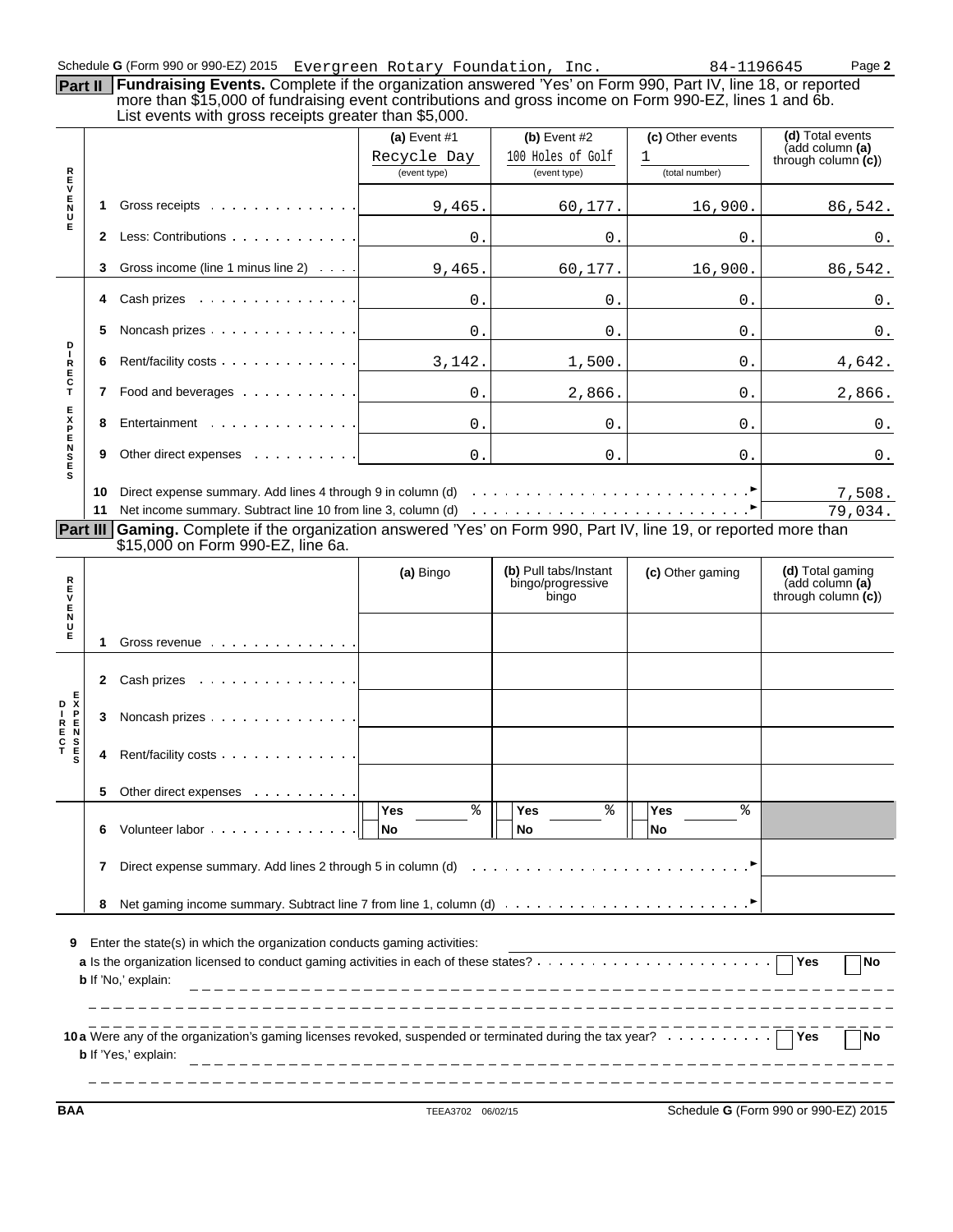|    | Schedule G (Form 990 or 990-EZ) 2015 Evergreen Rotary Foundation, Inc.<br>84-1196645                                                                                                                                                                                                                                                                                                                             |     | Page 3        |
|----|------------------------------------------------------------------------------------------------------------------------------------------------------------------------------------------------------------------------------------------------------------------------------------------------------------------------------------------------------------------------------------------------------------------|-----|---------------|
|    |                                                                                                                                                                                                                                                                                                                                                                                                                  | Yes | <b>No</b>     |
|    | 12 Is the organization a grantor, beneficiary or trustee of a trust or a member of a partnership or other entity formed to                                                                                                                                                                                                                                                                                       | Yes | <b>No</b>     |
|    | 13 Indicate the percentage of gaming activity conducted in:                                                                                                                                                                                                                                                                                                                                                      |     |               |
|    |                                                                                                                                                                                                                                                                                                                                                                                                                  |     | ိဝ            |
|    |                                                                                                                                                                                                                                                                                                                                                                                                                  |     | $\frac{1}{2}$ |
|    | 14 Enter the name and address of the person who prepares the organization's gaming/special events books and records:                                                                                                                                                                                                                                                                                             |     |               |
|    | Name $\blacktriangleright$                                                                                                                                                                                                                                                                                                                                                                                       |     |               |
|    | Address $\blacktriangleright$                                                                                                                                                                                                                                                                                                                                                                                    |     |               |
|    | 15 a Does the organization have a contract with a third party from whom the organization receives gaming revenue?   Yes<br><b>b</b> If 'Yes,' enter the amount of gaming revenue received by the organization $\bullet$ $\circ$<br>of gaming revenue retained by the third party $\begin{bmatrix} 1 & 1 \\ 2 & -1 & -1 \\ 3 & -1 & -1 \end{bmatrix}$ .<br>c If 'Yes,' enter name and address of the third party: |     | <b>No</b>     |
|    | Name $\blacktriangleright$                                                                                                                                                                                                                                                                                                                                                                                       |     |               |
|    | Address ►                                                                                                                                                                                                                                                                                                                                                                                                        |     |               |
| 16 | Gaming manager information:                                                                                                                                                                                                                                                                                                                                                                                      |     |               |
|    | Name <b>F</b>                                                                                                                                                                                                                                                                                                                                                                                                    |     |               |
|    | Gaming manager compensation $\qquad \qquad$ $\qquad \qquad$ $\qquad \qquad$ $\qquad \qquad$ $\qquad \qquad$ $\qquad \qquad$ $\qquad \qquad$ $\qquad \qquad$ $\qquad \qquad$ $\qquad \qquad$                                                                                                                                                                                                                      |     |               |
|    | Description of services provided                                                                                                                                                                                                                                                                                                                                                                                 |     |               |
|    | Director/officer<br>Employee<br>Independent contractor                                                                                                                                                                                                                                                                                                                                                           |     |               |
| 17 | Mandatory distributions                                                                                                                                                                                                                                                                                                                                                                                          |     |               |
|    | a Is the organization required under state law to make charitable distributions from the gaming proceeds to retain the<br>state gaming license?                                                                                                                                                                                                                                                                  | Yes | <b>No</b>     |
|    | <b>b</b> Enter the amount of distributions required under state law to be distributed to other exempt organizations or spent in the                                                                                                                                                                                                                                                                              |     |               |
|    | organization's own exempt activities during the tax year                                                                                                                                                                                                                                                                                                                                                         |     |               |
|    | <b>Supplemental Information.</b> Provide the explanations required by Part I, line 2b, columns (iii) and (v);<br><b>Part IV</b><br>and Part III, lines 9, 9b, 10b, 15b, 15c, 16, and 17b, as applicable. Also provide any additional<br>information (see instructions).                                                                                                                                          |     |               |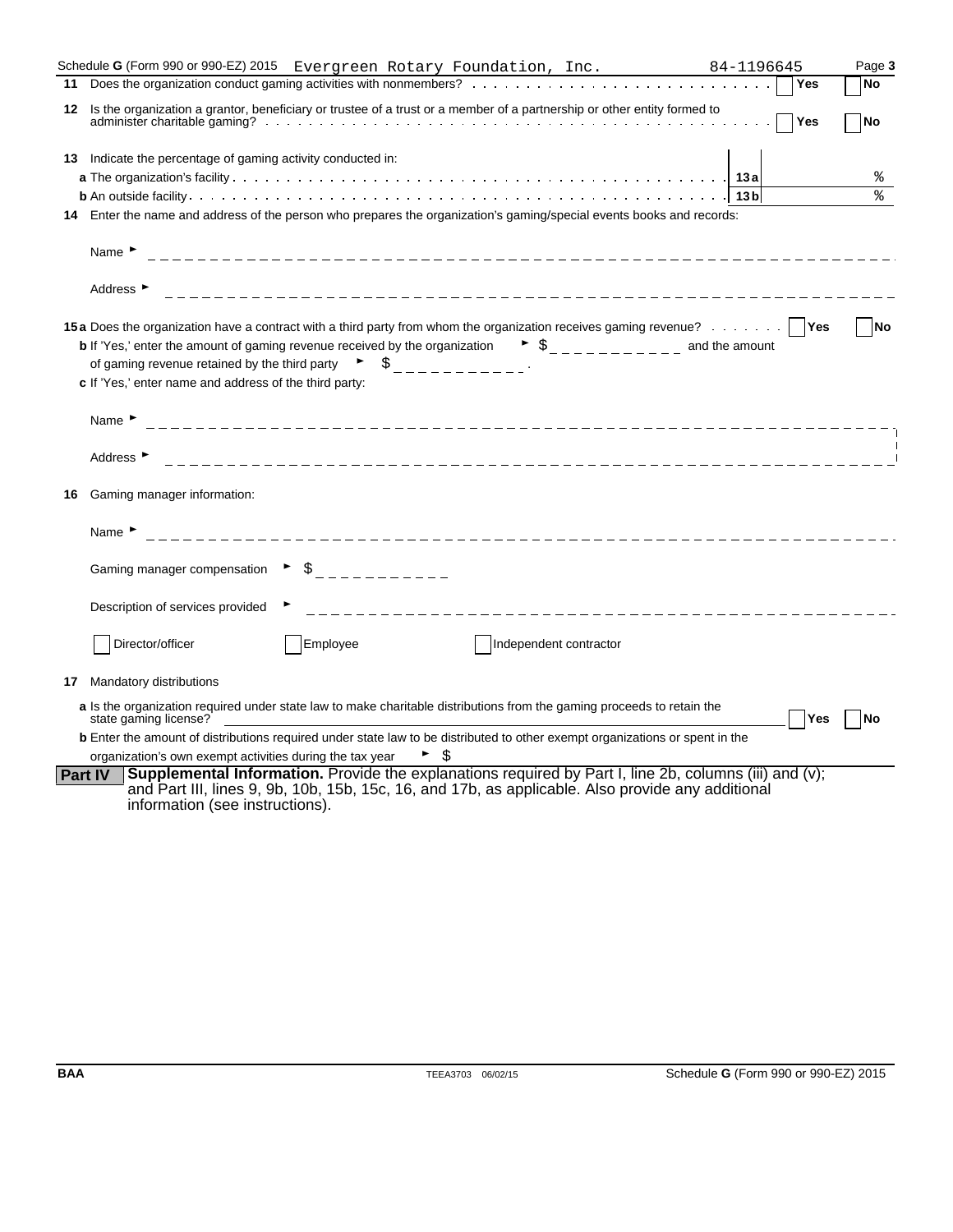| <b>SCHEDULE O</b>                                      | Supplemental Information to Form 990 or 990-EZ                            | OMB No. 1545-0047                          |  |  |
|--------------------------------------------------------|---------------------------------------------------------------------------|--------------------------------------------|--|--|
| (Form 990 or 990-EZ)                                   | Complete to provide information for responses to specific questions on    | 2015                                       |  |  |
| Department of the Treasury<br>Internal Revenue Service | Information about Schedule O (Form 990 or 990-EZ) and its instructions is | <b>Open to Public</b><br><b>Inspection</b> |  |  |
| Name of the organization                               |                                                                           | <b>Employer identification number</b>      |  |  |
| Evergreen Rotary Foundation, Inc.                      | 84-1196645                                                                |                                            |  |  |
|                                                        | Part 1, line 20: Variance caused by mark-up to market for investment      |                                            |  |  |
| Other                                                  | assets not recorded on P&L. - \$1958                                      |                                            |  |  |
|                                                        | Part 1, Line 20: Variance caused by funds change in funds dedicated to    |                                            |  |  |
| Other                                                  | Committee use. (\$3650)                                                   |                                            |  |  |
| Other                                                  | Part 1, Line 20: Net change is $$(1692)$                                  |                                            |  |  |
|                                                        |                                                                           |                                            |  |  |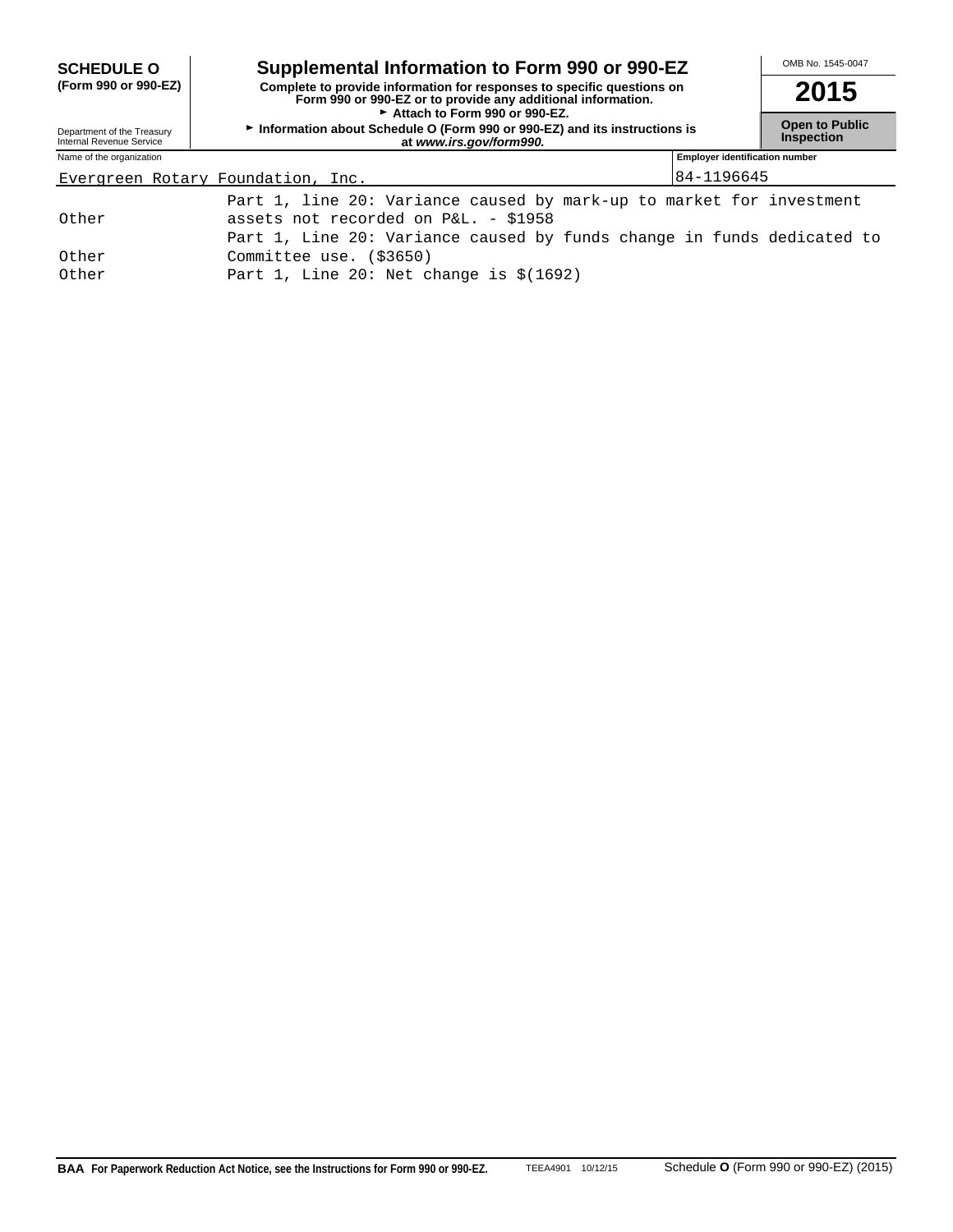| Form 8879-EO                                                                                                                                                                                                                                                                                                                                                                                                                                                                                                                                                                                                                                                                                                                                                                                                                                                                                                                                                                                                                                                                                                                                                                                                                                                                                                                 |                                                                                                        | <b>IRS e-file Signature Authorization</b><br>for an Exempt Organization |                                          |                                                   |                                       | OMB No. 1545-1878                     |
|------------------------------------------------------------------------------------------------------------------------------------------------------------------------------------------------------------------------------------------------------------------------------------------------------------------------------------------------------------------------------------------------------------------------------------------------------------------------------------------------------------------------------------------------------------------------------------------------------------------------------------------------------------------------------------------------------------------------------------------------------------------------------------------------------------------------------------------------------------------------------------------------------------------------------------------------------------------------------------------------------------------------------------------------------------------------------------------------------------------------------------------------------------------------------------------------------------------------------------------------------------------------------------------------------------------------------|--------------------------------------------------------------------------------------------------------|-------------------------------------------------------------------------|------------------------------------------|---------------------------------------------------|---------------------------------------|---------------------------------------|
|                                                                                                                                                                                                                                                                                                                                                                                                                                                                                                                                                                                                                                                                                                                                                                                                                                                                                                                                                                                                                                                                                                                                                                                                                                                                                                                              | For calendar year 2015, or fiscal year beginning $Jul_$ 1 $_2$ , 2015, and ending $Jun_30$ , 20 $2016$ |                                                                         |                                          |                                                   |                                       |                                       |
| Department of the Treasury<br>Internal Revenue Service                                                                                                                                                                                                                                                                                                                                                                                                                                                                                                                                                                                                                                                                                                                                                                                                                                                                                                                                                                                                                                                                                                                                                                                                                                                                       | Information about Form 8879-EO and its instructions is at www.irs.gov/form8879eo.                      | ► Do not send to the IRS. Keep for your records.                        |                                          |                                                   |                                       | 2015                                  |
| Name of exempt organization                                                                                                                                                                                                                                                                                                                                                                                                                                                                                                                                                                                                                                                                                                                                                                                                                                                                                                                                                                                                                                                                                                                                                                                                                                                                                                  |                                                                                                        |                                                                         |                                          |                                                   | <b>Employer identification number</b> |                                       |
| Evergreen Rotary Foundation, Inc.<br>Name and title of officer                                                                                                                                                                                                                                                                                                                                                                                                                                                                                                                                                                                                                                                                                                                                                                                                                                                                                                                                                                                                                                                                                                                                                                                                                                                               |                                                                                                        |                                                                         |                                          | 84-1196645                                        |                                       |                                       |
| Robert Bradley                                                                                                                                                                                                                                                                                                                                                                                                                                                                                                                                                                                                                                                                                                                                                                                                                                                                                                                                                                                                                                                                                                                                                                                                                                                                                                               |                                                                                                        |                                                                         | President of the Board                   |                                                   |                                       |                                       |
| <b>Part I</b>                                                                                                                                                                                                                                                                                                                                                                                                                                                                                                                                                                                                                                                                                                                                                                                                                                                                                                                                                                                                                                                                                                                                                                                                                                                                                                                | Type of Return and Return Information (Whole Dollars Only)                                             |                                                                         |                                          |                                                   |                                       |                                       |
| Check the box for the return for which you are using this Form 8879-EO and enter the applicable amount, if any, from the return. If you<br>check the box on line 1a, 2a, 3a, 4a, or 5a, below, and the amount on that line for the return being filed with this form was blank, then<br>leave line 1b, 2b, 3b, 4b, or 5b, whichever is applicable, blank (do not enter -0-). But, if you entered -0- on the return, then enter -0- on<br>the applicable line below. Do not complete more than 1 line in Part I.                                                                                                                                                                                                                                                                                                                                                                                                                                                                                                                                                                                                                                                                                                                                                                                                              |                                                                                                        |                                                                         |                                          |                                                   |                                       |                                       |
| 1 a Form 990 check here $\cdots$                                                                                                                                                                                                                                                                                                                                                                                                                                                                                                                                                                                                                                                                                                                                                                                                                                                                                                                                                                                                                                                                                                                                                                                                                                                                                             | <b>b</b> Total revenue, if any (Form 990, Part VIII, column (A), line 12) $\ldots \ldots$              |                                                                         |                                          |                                                   | 1 b                                   |                                       |
| 2 a Form 990-EZ check here $\cdots$ $\blacktriangleright$ $\vert$ X                                                                                                                                                                                                                                                                                                                                                                                                                                                                                                                                                                                                                                                                                                                                                                                                                                                                                                                                                                                                                                                                                                                                                                                                                                                          | <b>b</b> Total revenue, if any (Form 990-EZ, line 9) $\ldots$ 2b                                       |                                                                         |                                          |                                                   |                                       | 124,203.                              |
| 3 a Form 1120-POL check here $\cdots$                                                                                                                                                                                                                                                                                                                                                                                                                                                                                                                                                                                                                                                                                                                                                                                                                                                                                                                                                                                                                                                                                                                                                                                                                                                                                        |                                                                                                        | <b>b</b> Total tax (Form 1120-POL, line 22) $\ldots$                    |                                          |                                                   | 3b                                    |                                       |
| 4 a Form 990-PF check here $\cdots$                                                                                                                                                                                                                                                                                                                                                                                                                                                                                                                                                                                                                                                                                                                                                                                                                                                                                                                                                                                                                                                                                                                                                                                                                                                                                          | <b>b</b> Tax based on investment income (Form 990-PF, Part VI, line 5)                                 |                                                                         |                                          |                                                   | 4 b                                   |                                       |
| 5 a Form 8868 check here $\sim$                                                                                                                                                                                                                                                                                                                                                                                                                                                                                                                                                                                                                                                                                                                                                                                                                                                                                                                                                                                                                                                                                                                                                                                                                                                                                              | <b>b</b> Balance Due (Form 8868, Part I, line 3c or Part II, line 8c) $\ldots$                         |                                                                         |                                          |                                                   | 5 b                                   |                                       |
| <b>Part II Declaration and Signature Authorization of Officer</b>                                                                                                                                                                                                                                                                                                                                                                                                                                                                                                                                                                                                                                                                                                                                                                                                                                                                                                                                                                                                                                                                                                                                                                                                                                                            |                                                                                                        |                                                                         |                                          |                                                   |                                       |                                       |
| intermediate service provider, transmitter, or electronic return originator (ERO) to send the organization's return to the IRS and to receive from<br>the IRS (a) an acknowledgement of receipt or reason for rejection of the transmission, (b) the reason for any delay in processing the return or<br>refund, and (c) the date of any refund. If applicable, I authorize the U.S. Treasury and its designated Financial Agent to initiate an electronic<br>funds withdrawal (direct debit) entry to the financial institution account indicated in the tax preparation software for payment of the<br>organization's federal taxes owed on this return, and the financial institution to debit the entry to this account. To revoke a payment, I must<br>contact the U.S. Treasury Financial Agent at 1-888-353-4537 no later than 2 business days prior to the payment (settlement) date. I also<br>authorize the financial institutions involved in the processing of the electronic payment of taxes to receive confidential information necessary to<br>answer inquiries and resolve issues related to the payment. I have selected a personal identification number (PIN) as my signature for the<br>organization's electronic return and, if applicable, the organization's consent to electronic funds withdrawal. |                                                                                                        |                                                                         |                                          |                                                   |                                       |                                       |
| Officer's PIN: check one box only                                                                                                                                                                                                                                                                                                                                                                                                                                                                                                                                                                                                                                                                                                                                                                                                                                                                                                                                                                                                                                                                                                                                                                                                                                                                                            |                                                                                                        |                                                                         |                                          |                                                   |                                       |                                       |
| $\mathbf x$<br>I authorize                                                                                                                                                                                                                                                                                                                                                                                                                                                                                                                                                                                                                                                                                                                                                                                                                                                                                                                                                                                                                                                                                                                                                                                                                                                                                                   | Scripps, Taylor & Associates, PC<br><b>ERO</b> firm name                                               |                                                                         | to enter my PIN                          | 80439                                             |                                       | as my signature                       |
|                                                                                                                                                                                                                                                                                                                                                                                                                                                                                                                                                                                                                                                                                                                                                                                                                                                                                                                                                                                                                                                                                                                                                                                                                                                                                                                              |                                                                                                        |                                                                         |                                          | Enter five numbers, but<br>do not enter all zeros |                                       |                                       |
| on the organization's tax year 2015 electronically filed return. If I have indicated within this return that a copy of the return is being filed with<br>a state agency(ies) regulating charities as part of the IRS Fed/State program, I also authorize the aforementioned ERO to enter my PIN on<br>the return's disclosure consent screen.                                                                                                                                                                                                                                                                                                                                                                                                                                                                                                                                                                                                                                                                                                                                                                                                                                                                                                                                                                                |                                                                                                        |                                                                         |                                          |                                                   |                                       |                                       |
| As an officer of the organization, I will enter my PIN as my signature on the organization's tax year 2015 electronically filed return. If I have<br>indicated within this return that a copy of the return is being filed with a state agency(ies) regulating charities as part of the IRS Fed/State<br>program, I will enter my PIN on the return's disclosure consent screen.                                                                                                                                                                                                                                                                                                                                                                                                                                                                                                                                                                                                                                                                                                                                                                                                                                                                                                                                             |                                                                                                        |                                                                         |                                          |                                                   |                                       |                                       |
| Officer's signature                                                                                                                                                                                                                                                                                                                                                                                                                                                                                                                                                                                                                                                                                                                                                                                                                                                                                                                                                                                                                                                                                                                                                                                                                                                                                                          |                                                                                                        |                                                                         | Date $\blacktriangleright$<br>05/11/2017 |                                                   |                                       |                                       |
| <b>Part III Certification and Authentication</b>                                                                                                                                                                                                                                                                                                                                                                                                                                                                                                                                                                                                                                                                                                                                                                                                                                                                                                                                                                                                                                                                                                                                                                                                                                                                             |                                                                                                        |                                                                         |                                          |                                                   |                                       |                                       |
| <b>ERO's EFIN/PIN.</b> Enter your six-digit electronic filing identification                                                                                                                                                                                                                                                                                                                                                                                                                                                                                                                                                                                                                                                                                                                                                                                                                                                                                                                                                                                                                                                                                                                                                                                                                                                 |                                                                                                        |                                                                         |                                          |                                                   |                                       | 84338841271<br>do not enter all zeros |
| I certify that the above numeric entry is my PIN, which is my signature on the 2015 electronically filed return for the organization indicated<br>above. I confirm that I am submitting this return in accordance with the requirements of Pub. 4163, Modernized e-File (MeF) Information for<br>Authorized IRS e-file Providers for Business Returns.                                                                                                                                                                                                                                                                                                                                                                                                                                                                                                                                                                                                                                                                                                                                                                                                                                                                                                                                                                       |                                                                                                        |                                                                         |                                          |                                                   |                                       |                                       |
| ERO's signature                                                                                                                                                                                                                                                                                                                                                                                                                                                                                                                                                                                                                                                                                                                                                                                                                                                                                                                                                                                                                                                                                                                                                                                                                                                                                                              |                                                                                                        |                                                                         | Date $\blacktriangleright$               |                                                   |                                       |                                       |
|                                                                                                                                                                                                                                                                                                                                                                                                                                                                                                                                                                                                                                                                                                                                                                                                                                                                                                                                                                                                                                                                                                                                                                                                                                                                                                                              |                                                                                                        | <b>ERO Must Retain This Form - See Instructions</b>                     |                                          |                                                   |                                       |                                       |

**Do Not Submit This Form To the IRS Unless Requested To Do So**

**BAA For Paperwork Reduction Act Notice, see instructions.** Form 8879-EO (2015)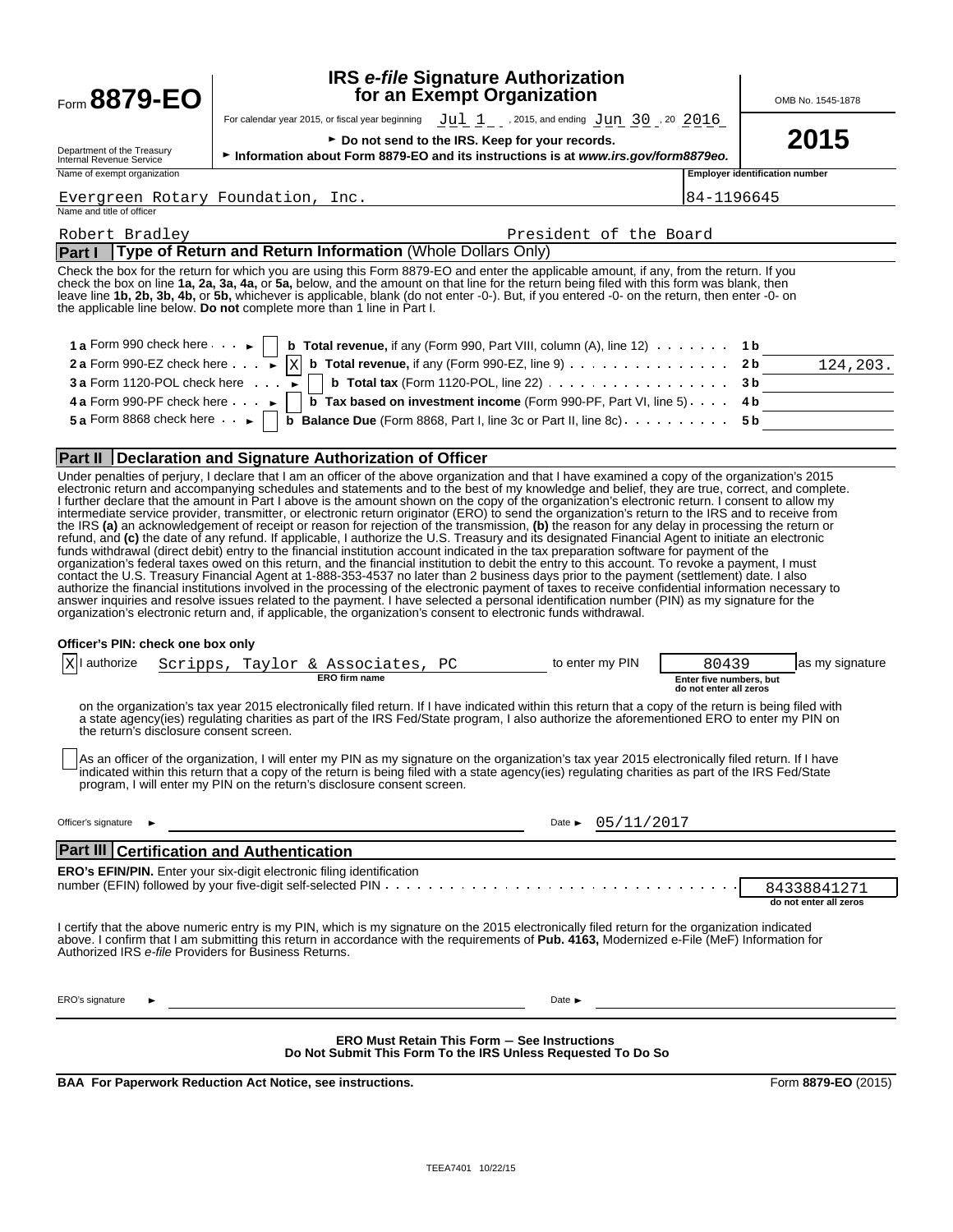Schedule O (Form 990 or 990-EZ), Supplemental Information to Form 990 or 990-EZ **Form 990-EZ, Part I, Line 16 Other Expenses**

| Other expenses (describe in Schedule O) |      |
|-----------------------------------------|------|
| Bank charges and wire fees              | 250  |
| Operating supplies                      |      |
|                                         |      |
| Total                                   | -342 |

Form 990-EZ, Part III, Statement of Program Service Accomplishments **Organization's Primary Exempt Purpose**

| To raise funds from donations and community |  |  |  |  |
|---------------------------------------------|--|--|--|--|
| fundraising events to support local and     |  |  |  |  |
| international charitable and educational    |  |  |  |  |
| activities.                                 |  |  |  |  |

#### Schedule O (Form 990 or 990-EZ), Supplemental Information to Form 990 or 990-EZ **Form 990-EZ, Part I, Line 10 Grants and Similar Amounts Paid**

Purpose of Payment . . . . . . . Purchase food and supplies for school-based weekend food program

| Class of Activity | Grantee's Name and Address                                             | Grantee's<br>Relationship | Amount Given |
|-------------------|------------------------------------------------------------------------|---------------------------|--------------|
| Charitable        | Business $\ldots$   Person $\ldots$   X<br>Mtn Are Elementary Children | None                      | 11,543.      |

If property other than cash was given, the following additional information needs to be provided: Description of Property Food for children in family carried home in backpacks. Date of Gift . . . . . . 06/30/16

| Book Value     | How Book Value Determined                                   |  |  |
|----------------|-------------------------------------------------------------|--|--|
| 11,543.   Cost |                                                             |  |  |
| <b>FMV</b>     | How FMV Determined                                          |  |  |
| 11,543.   Cost |                                                             |  |  |
|                | Purpose of Payment 100 Holes of Golf Participants' Payments |  |  |
|                |                                                             |  |  |

| Class of Activity | Grantee's Name and Address                                                                                  | Grantee's<br>Relationship | <b>Amount Given</b> |
|-------------------|-------------------------------------------------------------------------------------------------------------|---------------------------|---------------------|
| Charitable        | Business $\ldots$   $X$   Person $\ldots$ $\ldots$  <br>Mtn Area Charities that participated in Fund Raiser | None                      |                     |
|                   | Various                                                                                                     |                           |                     |
|                   | 80439<br>Evergreen                                                                                          |                           | 32,034.             |

If property other than cash was given, the following additional information needs to be provided: Description of Property

Date of Gift  $\cdots \cdots \cdots$ 

| Book Value | How Book Value Determined |
|------------|---------------------------|
| <b>FMV</b> | How FMV Determined        |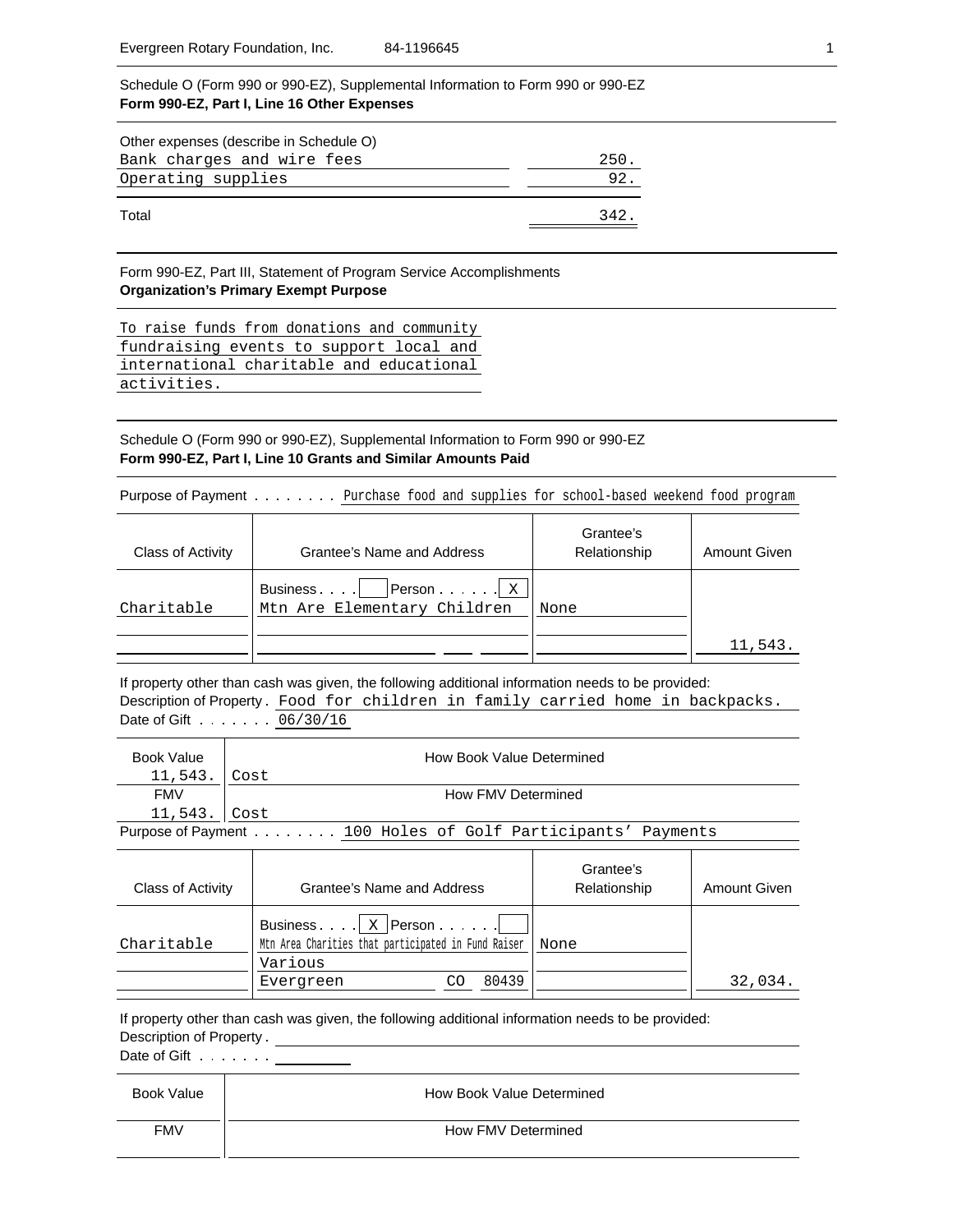Purpose of Payment . . . . . . . Purchase of books for mtn area pre-schoolers

| Class of Activity | Grantee's Name and Address                                          | Grantee's<br>Relationship | <b>Amount Given</b> |
|-------------------|---------------------------------------------------------------------|---------------------------|---------------------|
| Charitable        | Business $\ldots$   $X$   Person $\ldots$  <br>Dollywood Foundation | None                      |                     |
|                   | 2700 Dollywood Parks Blvd.<br>37863<br>Pigeon Forge<br>TN           |                           | 2,458.              |

If property other than cash was given, the following additional information needs to be provided: Description of Property . \_\_\_\_\_\_\_\_

Date of Gift . . . . . . . <u>\_\_\_\_\_\_\_\_</u>\_\_

| Book Value | How Book Value Determined |
|------------|---------------------------|
| <b>FMV</b> | How FMV Determined        |

Purpose of Payment . . . . . . . Support Rotary District 5450 Projects

| Class of Activity | Grantee's Name and Address                                                                                    | Grantee's<br>Relationship | Amount Given |
|-------------------|---------------------------------------------------------------------------------------------------------------|---------------------------|--------------|
| Charitable        | Business $\ldots$   $X$   Person $\ldots$ $\ldots$  <br>Rotary District 5450 Foundation<br>5103 Dvorak Circle | None                      |              |
|                   | Frederick<br>80504                                                                                            |                           | 3,500.       |
|                   |                                                                                                               |                           |              |

If property other than cash was given, the following additional information needs to be provided: Description of Property . \_\_\_\_\_\_\_\_\_\_\_\_\_\_ Date of Gift . . . . . . . <u>\_\_\_\_\_\_\_\_</u>

| Book Value | How Book Value Determined                                                        |  |  |
|------------|----------------------------------------------------------------------------------|--|--|
| <b>FMV</b> | How FMV Determined                                                               |  |  |
|            | <b>Purpose of Payment</b> Rotary Club of Grand Lake Water and Sanitation Project |  |  |

| Class of Activity | Grantee's Name and Address                                            | Grantee's<br>Relationship | Amount Given |
|-------------------|-----------------------------------------------------------------------|---------------------------|--------------|
| Charitable        | Business $\ldots$   $X$   Person $\ldots$  <br>Grand Lake Rotary Club | None                      |              |
|                   | Trinity Church in the Pines                                           |                           |              |
|                   | Grand Lake<br>80447                                                   |                           | 1,000.       |

If property other than cash was given, the following additional information needs to be provided: Description of Property and the contract of the contract of the contract of the contract of the contract of the contract of the contract of the contract of the contract of the contract of the contract of the contract of th

Date of Gift . . . . . . . <u>. . . . . . . .</u>

| Book Value | How Book Value Determined |  |
|------------|---------------------------|--|
| <b>FMV</b> | How FMV Determined        |  |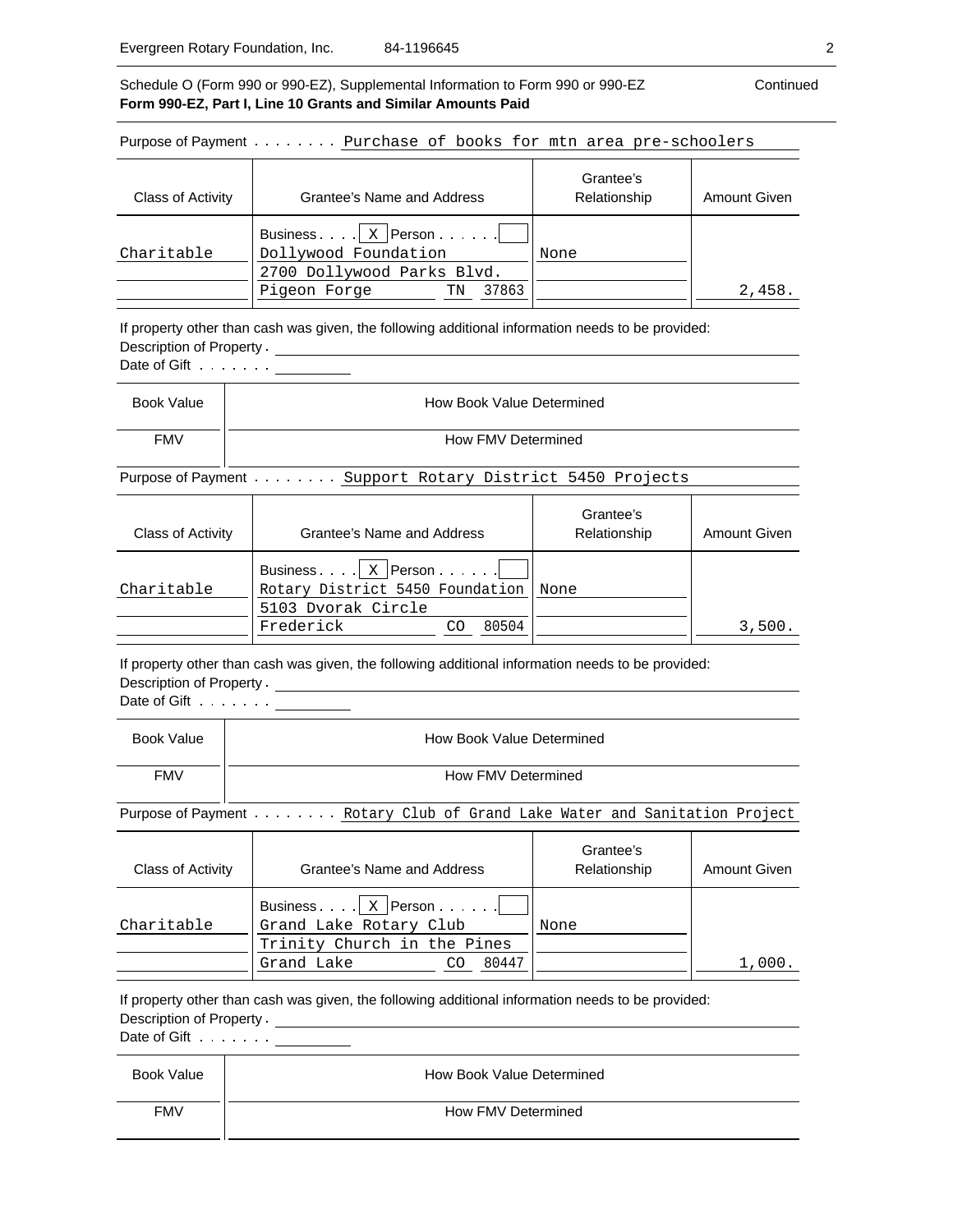**Continued** 

#### Purpose of Payment . . . . . . . Support Evergreen Area Military Families  $\top$ T Τ

| Class of Activity | Grantee's Name and Address                                                | Grantee's<br>Relationship | <b>Amount Given</b> |
|-------------------|---------------------------------------------------------------------------|---------------------------|---------------------|
| Charitable        | Business $\ldots$   $X$   Person $\ldots$ $\ldots$  <br>Project Sanctuary | None                      |                     |
|                   | P.O. Box 1563                                                             |                           |                     |
|                   | 80446<br>Granby                                                           |                           | 3,000.              |

If property other than cash was given, the following additional information needs to be provided: Description of Property . \_\_\_\_\_\_\_\_

Date of Gift . . . . . . . <u>\_\_\_\_\_\_\_\_</u>\_\_

| Book Value | How Book Value Determined |
|------------|---------------------------|
| <b>FMV</b> | How FMV Determined        |

Purpose of Payment . . . . . . . Provide Thanksgiving Luncheon for Mtn Area Seniors

| Class of Activity | Grantee's Name and Address                                      | Grantee's<br>Relationship | <b>Amount Given</b> |
|-------------------|-----------------------------------------------------------------|---------------------------|---------------------|
| Charitable        | '___ Person   x  <br>Business  <br>125 Mtn Area Senior Citizens | None                      |                     |
|                   |                                                                 |                           | 2,200.              |

If property other than cash was given, the following additional information needs to be provided: Description of Property Food and event supplies Date of Gift . . . . . . 11/18/15

| Book Value | How Book Value Determined                                  |
|------------|------------------------------------------------------------|
|            | 2,200. Cost of food and decorations                        |
| <b>FMV</b> | How FMV Determined                                         |
|            | 2,200. Cost of food and decorations                        |
|            | Purpose of Payment Purchase outdoor musical play equipment |

| Class of Activity | Grantee's Name and Address                                                                                              |       | Grantee's<br>Relationship | <b>Amount Given</b> |
|-------------------|-------------------------------------------------------------------------------------------------------------------------|-------|---------------------------|---------------------|
| Charitable        | Business $\ldots$   $X$   Person $\ldots$ $\ldots$  <br>Evegreen Park and Recreation District<br>32003 Ellingwood Trail |       | None                      |                     |
|                   | Evergreen                                                                                                               | 80439 |                           | 28,681.             |

If property other than cash was given, the following additional information needs to be provided: Description of Property. Outdoor musical play equipment for local park Date of Gift . . . . . . 06/10/16

| Book Value | How Book Value Determined                      |
|------------|------------------------------------------------|
|            | 28,681. Cost of equipment and site preparation |
| <b>FMV</b> | How FMV Determined                             |
|            | 28,681. Cost of equipment and site preparation |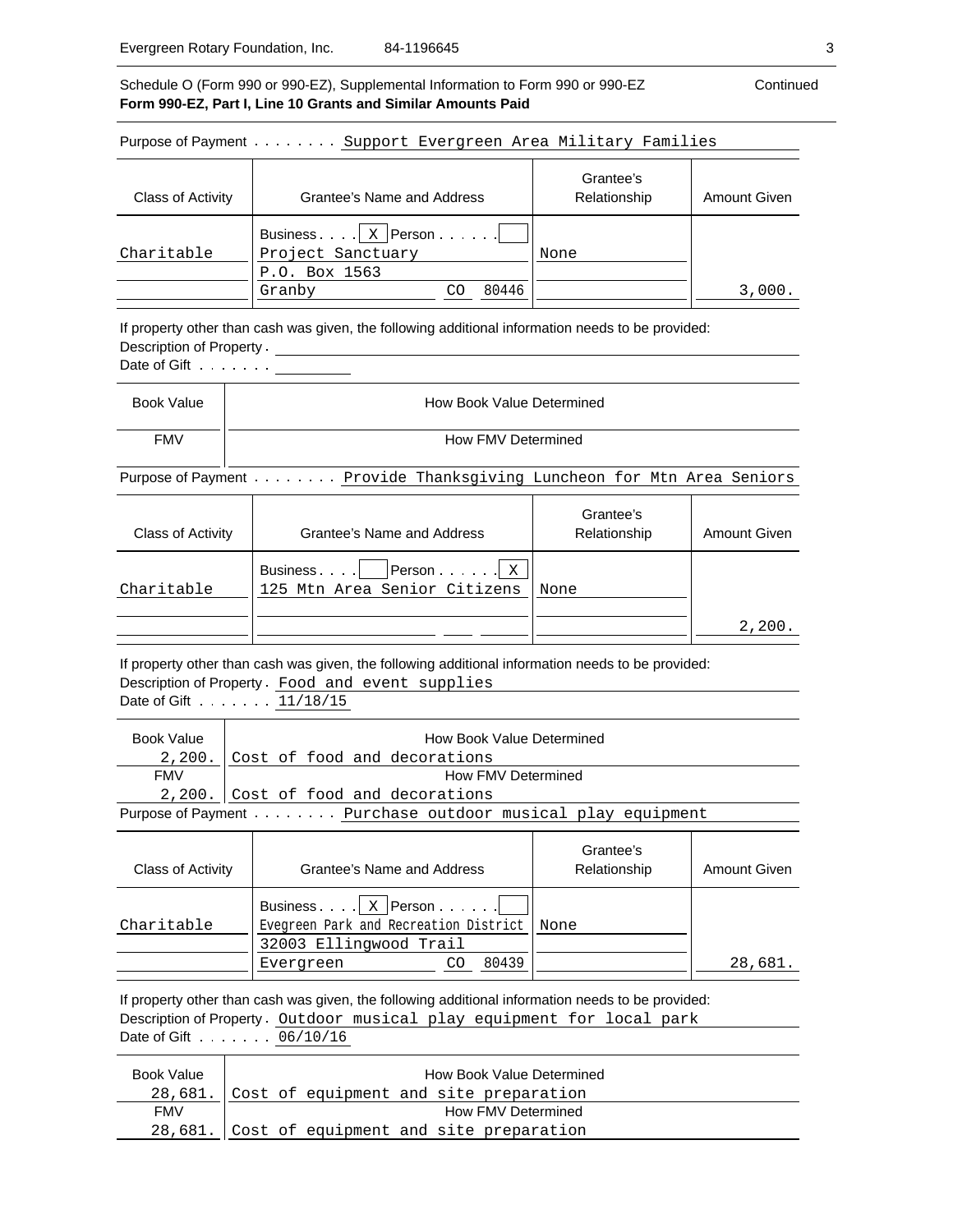Purpose of Payment . . . . . . . Funding for Greenhouse & Signage at Outdoor Lab School

| Class of Activity | Grantee's Name and Address                                                                                                               | Grantee's<br>Relationship | <b>Amount Given</b> |
|-------------------|------------------------------------------------------------------------------------------------------------------------------------------|---------------------------|---------------------|
| Charitable        | Business $\ldots$   $X$   Person $\ldots$ $\ldots$  <br>Mt Evans Outdoor Lab/Jeffco Schools<br>201 Evans Ranch Rd.<br>80439<br>Evergreen | None                      | 5.545.              |

If property other than cash was given, the following additional information needs to be provided: Description of Property

Date of Gift . . . . . . . <u>\_\_\_\_\_\_\_\_</u>\_\_

| Book Value | How Book Value Determined |
|------------|---------------------------|
| <b>FMV</b> | How FMV Determined        |

Purpose of Payment . . . . . . . Send Mtn Area Students to Leadership Camps

| Class of Activity | Grantee's Name and Address                                                                                      | Grantee's<br>Relationship | <b>Amount Given</b> |
|-------------------|-----------------------------------------------------------------------------------------------------------------|---------------------------|---------------------|
| Charitable        | Business $\ldots$   $X$   Person $\ldots$ $\ldots$  <br>Rocky Mtn Rotary Youth Leadership Awards<br>PO Box 3093 | None                      |                     |
|                   | 80439-3093<br>Evergreen                                                                                         |                           | 5,400.              |

If property other than cash was given, the following additional information needs to be provided: Description of Property . \_\_\_\_\_\_\_\_\_\_\_\_ Date of Gift . . . . . . . <u>\_\_\_\_\_\_\_\_</u>

| Book Value | How Book Value Determined                                     |
|------------|---------------------------------------------------------------|
| <b>FMV</b> | How FMV Determined                                            |
|            | Purpose of Payment Support Diversity Day at Local High School |
|            |                                                               |

| Grantee's Name and Address                                           | Grantee's<br>Relationship | <b>Amount Given</b> |
|----------------------------------------------------------------------|---------------------------|---------------------|
| Business $\ldots$   $X$   Person $\ldots$  <br>Evergreen High School | None                      |                     |
| 29300 Buffalo Park Rd                                                |                           |                     |
| 80439<br>Evergreen                                                   |                           | 1,000.              |
|                                                                      |                           |                     |

If property other than cash was given, the following additional information needs to be provided: Description of Property

Date of Gift . . . . . . . <u>. . . . . . . .</u>

| Book Value | How Book Value Determined |
|------------|---------------------------|
| <b>FMV</b> | How FMV Determined        |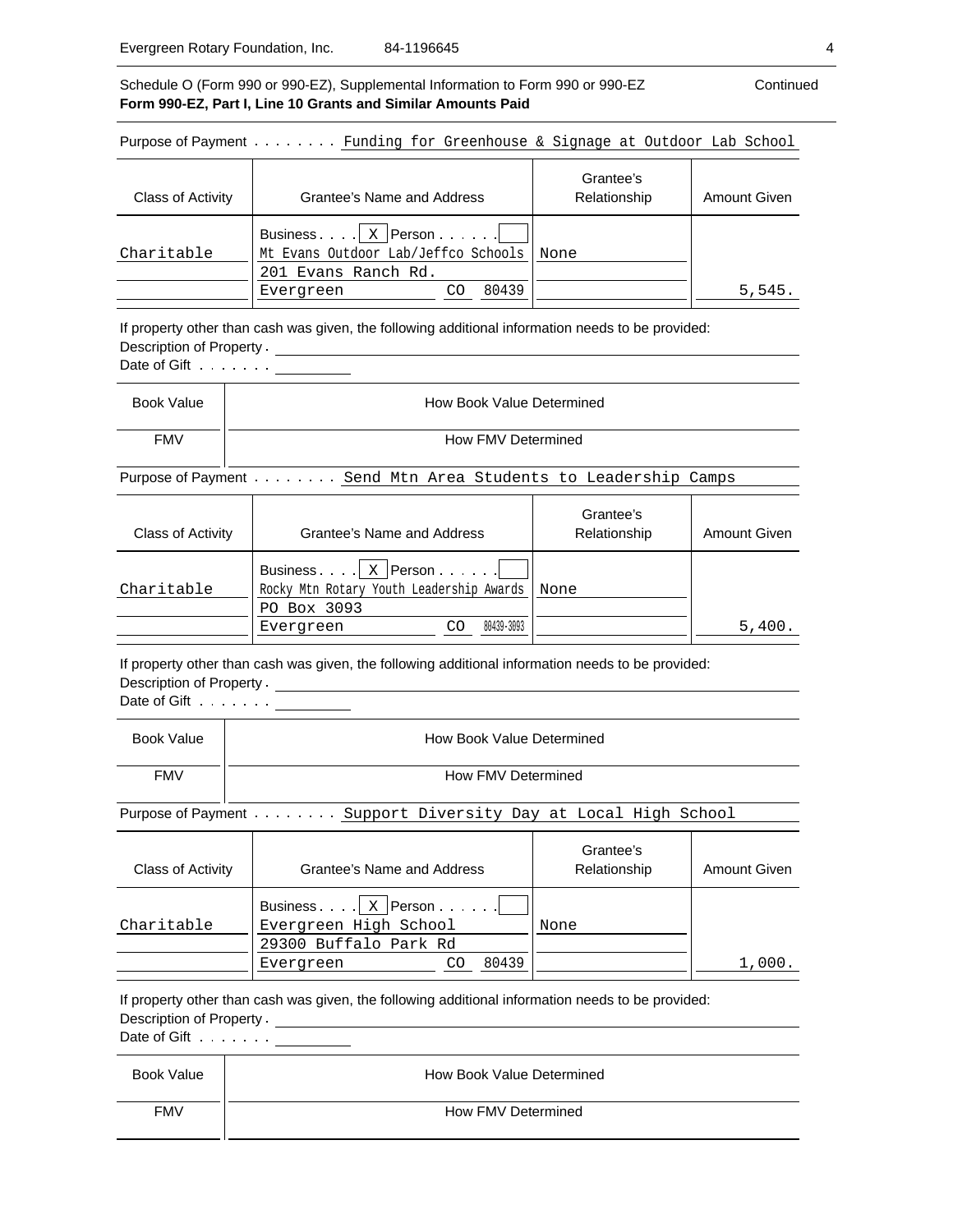Purpose of Payment . . . . . . . Rotary International Foundation Polio Eradication Effort

| Class of Activity | Grantee's Name and Address                                                     | Grantee's<br>Relationship | <b>Amount Given</b> |
|-------------------|--------------------------------------------------------------------------------|---------------------------|---------------------|
| Charitable        | Business $\ldots$   $X$   Person $\ldots$  <br>Rotary International Foundation | None                      |                     |
|                   | One Rotary Center/1560 Sherman Ave.                                            |                           |                     |
|                   | 60201<br>Evanston                                                              |                           | 500                 |
|                   |                                                                                |                           |                     |

If property other than cash was given, the following additional information needs to be provided: Description of Property . \_\_\_\_\_\_\_

Date of Gift . . . . . . . <u>\_\_\_\_\_\_\_\_</u>\_\_

| Book Value | How Book Value Determined |
|------------|---------------------------|
| <b>FMV</b> | How FMV Determined        |

Purpose of Payment . . . . . . . Support Engineering Students with International Projects

| Class of Activity | Grantee's Name and Address                                                            | Grantee's<br>Relationship | <b>Amount Given</b> |
|-------------------|---------------------------------------------------------------------------------------|---------------------------|---------------------|
| Charitable        | Business $\ldots$   $X$   Person $\ldots$  <br>Engineers Without Borders - CU Chapter | None                      |                     |
|                   | Univ Colo - Boulder/1111 Engineering Dr.                                              |                           |                     |
|                   | Boulder<br>80309                                                                      |                           | 1,000.              |

If property other than cash was given, the following additional information needs to be provided: Description of Property . \_\_\_\_\_\_\_\_\_\_\_\_ Date of Gift . . . . . . . <u>\_\_\_\_\_\_\_\_</u>

| <b>Book Value</b> | How Book Value Determined                                                         |
|-------------------|-----------------------------------------------------------------------------------|
| <b>FMV</b>        | How FMV Determined                                                                |
|                   | Purpose of Payment Support Efforts to Bring Mobility Devices to African Countries |

| Class of Activity | Grantee's Name and Address                                                 | Grantee's<br>Relationship | Amount Given |
|-------------------|----------------------------------------------------------------------------|---------------------------|--------------|
| Charitable        | Business $\ldots$ $\mid$ X Person $\ldots$ $\ldots$<br>Crutches for Africa | None                      |              |
|                   | 284 S. Franklin St.                                                        |                           |              |
|                   | 80209<br>Denver                                                            |                           | 2,000.       |

If property other than cash was given, the following additional information needs to be provided: Description of Property

Date of Gift . . . . . . . <u>. . . . . . . .</u>

| Book Value | How Book Value Determined |
|------------|---------------------------|
| <b>FMV</b> | How FMV Determined        |

**Continued**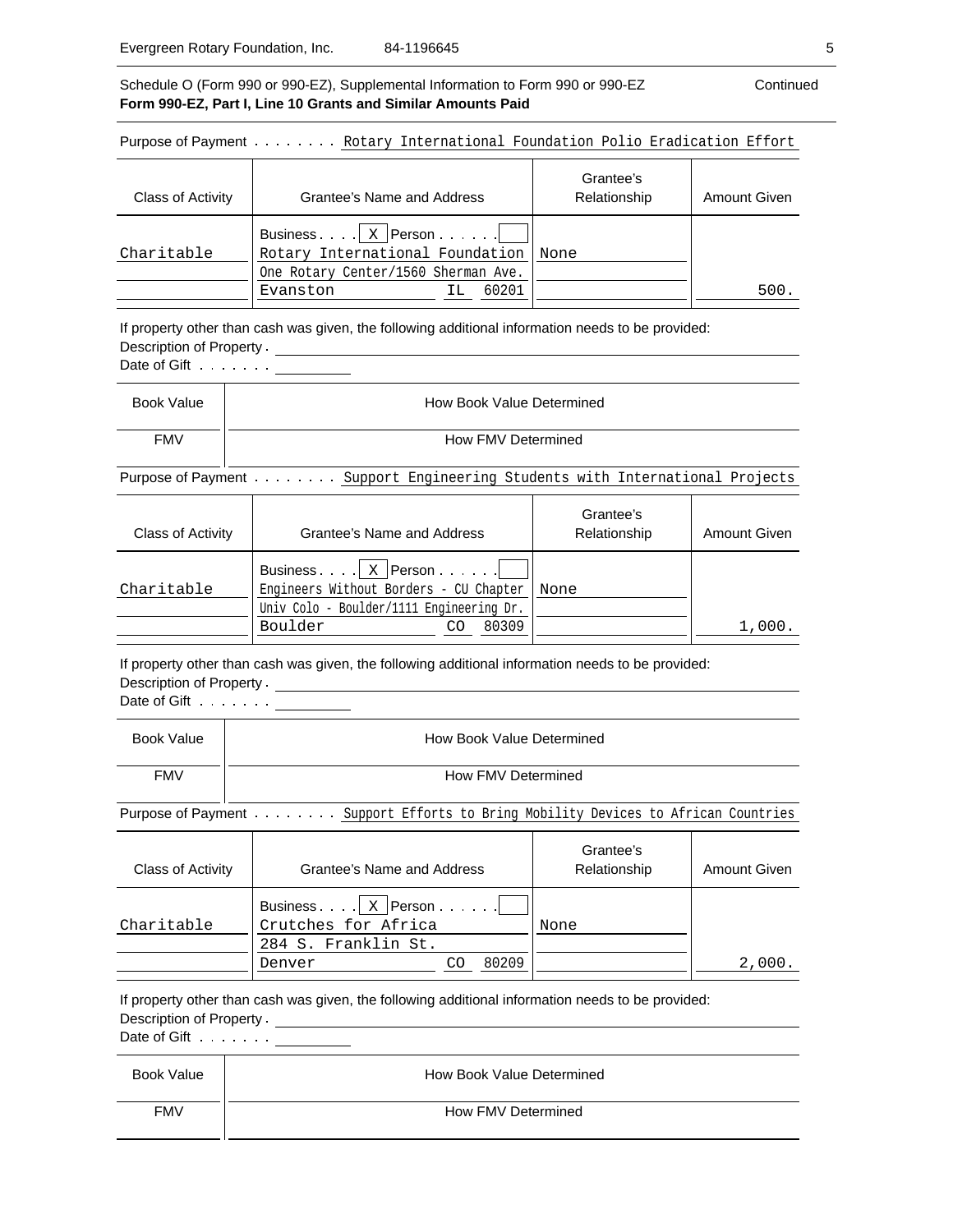Purpose of Payment . . . . . . Support Rotary International Global Grants

| Class of Activity | Grantee's Name and Address                                                                                                        | Grantee's<br>Relationship | <b>Amount Given</b> |
|-------------------|-----------------------------------------------------------------------------------------------------------------------------------|---------------------------|---------------------|
| Charitable        | Business $\ldots$   $X$   Person $\ldots$ $\ldots$  <br>Rotary International Foundation<br>1560 Sherman Ave.<br>60201<br>Evanston | None                      | 4,000.              |

If property other than cash was given, the following additional information needs to be provided: Description of Property . \_\_\_\_\_\_\_\_\_\_

Date of Gift . . . . . . . <u>\_\_\_\_\_\_\_\_</u>\_\_

| Book Value | How Book Value Determined |
|------------|---------------------------|
| <b>FMV</b> | How FMV Determined        |

Purpose of Payment . . . . . . . Support for Local Project Providing Emergency Shelter on Very Cold Nights

| Class of Activity | Grantee's Name and Address                                                                                | Grantee's<br>Relationship | <b>Amount Given</b> |
|-------------------|-----------------------------------------------------------------------------------------------------------|---------------------------|---------------------|
| Charitable        | Business $\ldots$   $X$   Person $\ldots$ $\ldots$  <br>At Home Evergreen/C/O Congregation Beth Evergreen | None                      |                     |
|                   | 2981 Bergen Peak Dr.                                                                                      |                           |                     |
|                   | 80439<br>Evergreen                                                                                        |                           | 2,500.              |
|                   |                                                                                                           |                           |                     |

If property other than cash was given, the following additional information needs to be provided: Description of Property Date of Gift . . . . . . . <u>\_\_\_\_\_\_\_\_\_</u>

| Book Value |                                                                        |  | How Book Value Determined |  |  |
|------------|------------------------------------------------------------------------|--|---------------------------|--|--|
| <b>FMV</b> |                                                                        |  | How FMV Determined        |  |  |
|            | Purpose of Payment Supoort Medical Student in International Assignment |  |                           |  |  |

| Class of Activity | Grantee's Name and Address                                                                                                          | Grantee's<br>Relationship | Amount Given |
|-------------------|-------------------------------------------------------------------------------------------------------------------------------------|---------------------------|--------------|
| Charitable        | Business $\ldots$   $X$   Person $\ldots$ $\ldots$  <br>Univ. of Colo. School of Public Health<br>Campus Box B119/13001 E. 17th Plc | None                      |              |
|                   | 80045<br>Aurora                                                                                                                     |                           | 1,000.       |

If property other than cash was given, the following additional information needs to be provided: Description of Property

Date of Gift . . . . . . . <u>\_\_\_\_\_\_\_\_\_\_\_\_\_\_\_</u>

| Book Value | How Book Value Determined |  |
|------------|---------------------------|--|
| <b>FMV</b> | How FMV Determined        |  |

**Continued**